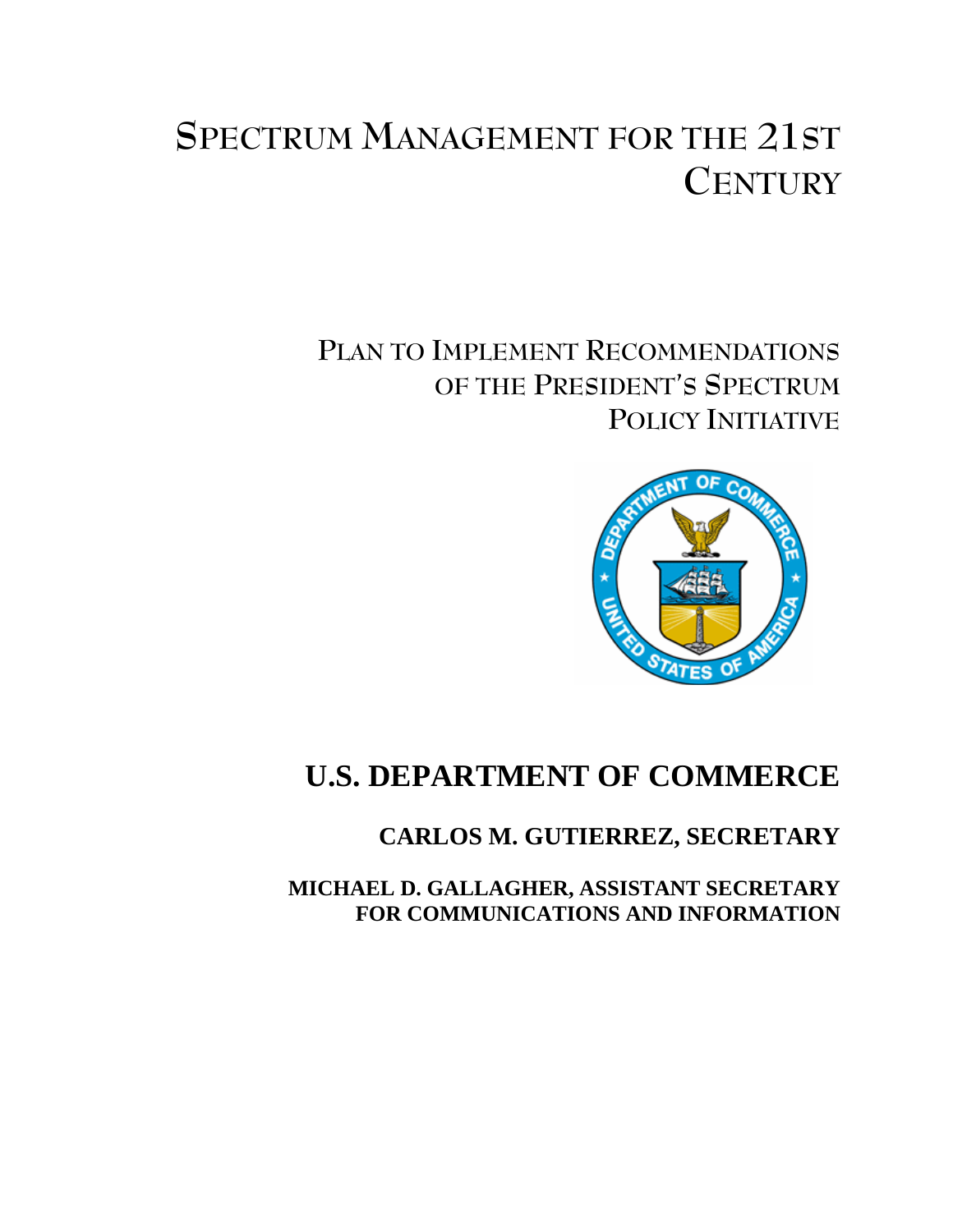#### **ACKNOWLEDGEMENTS**

Senior managers and subject-matter experts in the federal government provided significant contributions to the preparation of this implementation plan. These contributions came from the departments and agencies that use the radio frequency spectrum extensively in accomplishing their missions (including the Departments of Agriculture, Defense, Energy, Homeland Security, Interior, Justice, State, Transportation, Treasury, and the National Aeronautics and Space Administration). The National Telecommunications and Information Administration also received comments from the Office of Management and Budget, the Office of Science and Technology Policy, and the Federal Communications Commission. NTIA's Office of Spectrum Management integrated these contributions into this implementation plan.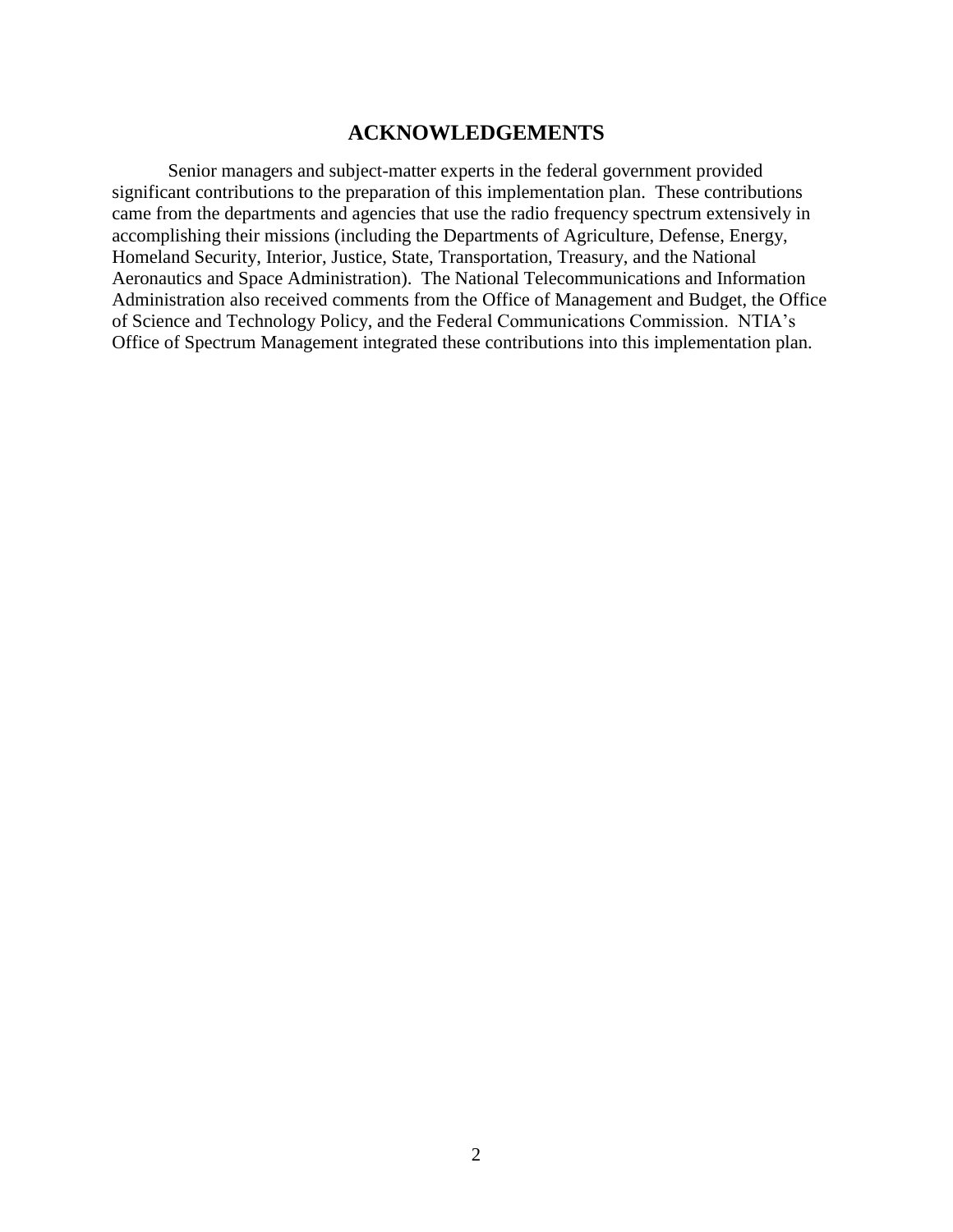# **TABLE OF CONTENTS**

### **EXECUTIVE SUMMARY**

## **Section 1 – Introduction**

# **Section 2 – Project and Task Descriptions**

- *Project A:* Improve Stakeholder Participation and Maintain High Qualifications of Spectrum Managers
- *Project B:* Reduce International Barriers to U.S. Innovations in Technologies and Services
- *Project C:* Modernize Federal Spectrum Management Processes with Advanced Information Technology
- *Project D:* Satisfy Public Safety Communication Needs and Ensure Interoperability
- *Project E:* Enhance Spectrum Engineering and Analytical Tools
- *Project F:* Promote Efficient and Effective Use of Spectrum
- *Project G:* Improve Long-term Planning and Promote Use of Market-based Economic Mechanisms in Spectrum Management

# **Appendices**

- 1. Overview of Key Deliverables and Target Dates
- 2. Executive Memorandum (June 5, 2003)
- 3. Executive Memorandum (November 30, 2004)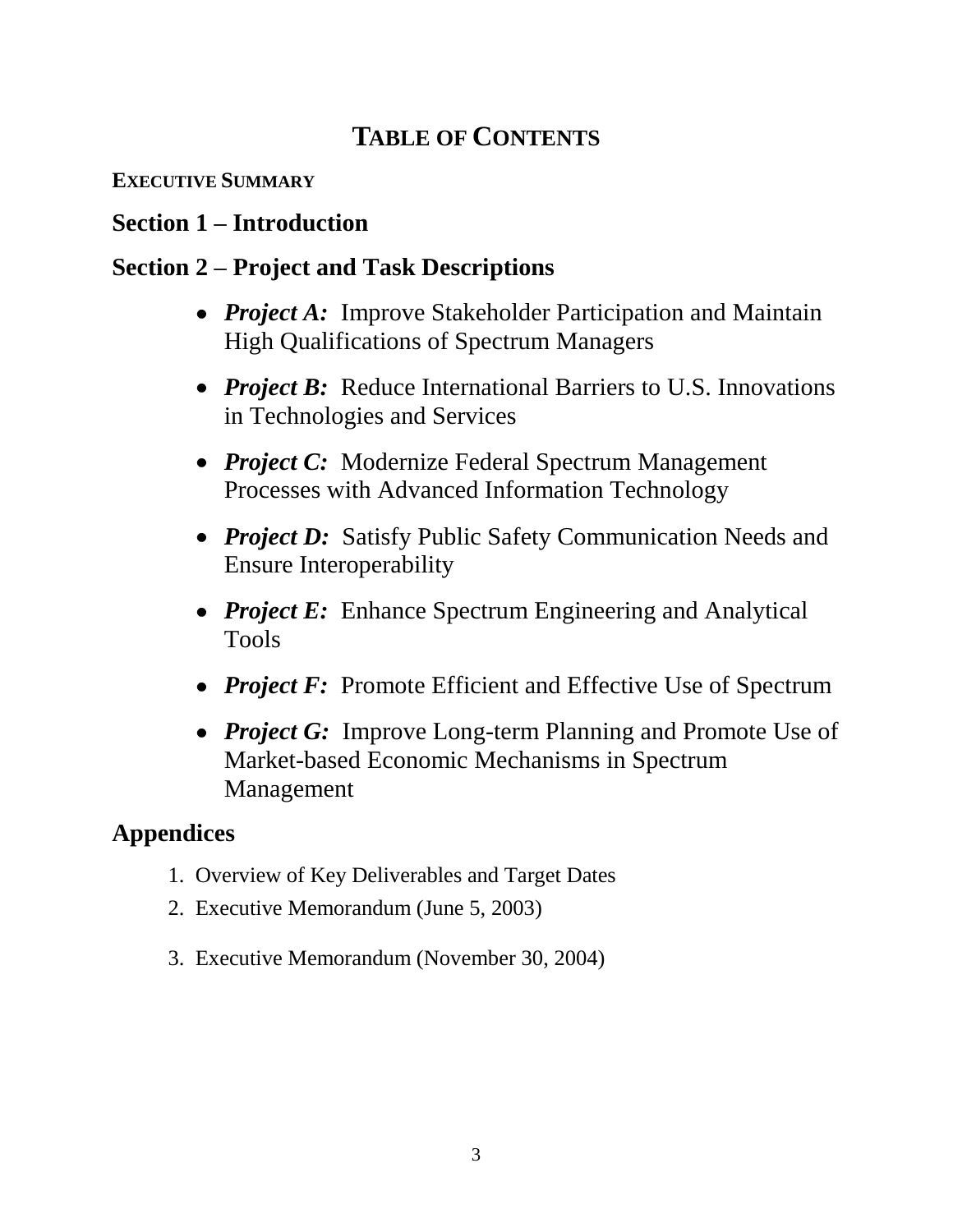# **SPECTRUM POLICY FOR THE 21ST CENTURY**

### **PLAN TO IMPLEMENT THE RECOMMENDATIONS OF THE PRESIDENT'S SPECTRUM POLICY INITIATIVE**

#### **Executive Summary**

Spectrum enables military operations, communications among first responders to natural disasters and terrorist attacks, and scientific discovery. At the same time, spectrum contributes to innovation, job creation, and economic growth. Wireless technologies and services that depend on spectrum provide critical support to federal agency missions that serve the American people and support a wide array of commercial and non-federal government applications that provide economic benefits and protect lives and property. To further develop and implement a U.S. spectrum policy for the 21st century that meets the Nation's needs and spurs economic growth, President George W. Bush established the Spectrum Policy Initiative (the Initiative) in June  $2003.<sup>1</sup>$ 

Since the Initiative was launched, the demand for spectrum to support commercial services as well as critical government missions such as national defense, public safety, homeland security, scientific research, and other uses has continued to increase. For example, in 2003 and 2004, NTIA addressed almost 185,000 assignment actions for federal government spectrum use. Today, there are over 182 million commercial mobile wireless subscribers - 23 million more than in  $2003$ <sup>2</sup> Expanding the amount of spectrum available for commercial uses will support high speed Internet access.

In addition, in March 2004, the President announced that all Americans should have universal, affordable access to broadband technology by 2007. Some of the most promising new broadband technologies are wireless. Technologies such as Wi-Fidelity (Wi-Fi), Wi-Max and cellular networks are increasingly seen as last mile broadband solutions that can be effectively used to achieve the President's goal of broadband access for all Americans by 2007. There are now over 63,000 Wi-Fi hotspots around the world -- more than 25,000 in the United States alone  $-$  compared to about 11,000 globally in 2003.<sup>3</sup>

In response to the President's Spectrum Policy Memorandum, the Department of Commerce (Department) organized the Federal Government Spectrum Task Force, an interagency advisory group of federal agencies that use spectrum. The Department also sought the views of the private sector and of state, local, and regional governments for improving U.S. spectrum use. In June 2004, the Department submitted two reports to the President that reflect the views obtained. The reports contained far-reaching recommendations on a wide range of

 $\overline{a}$ 

<sup>&</sup>lt;sup>1</sup> Memorandum on the Spectrum Policy for the 21<sup>st</sup> Century, 39 Weekly Comp. Pres. Doc. 726, 727 (May 29, 2003) (Spectrum Policy Memorandum), *available at* http://www.whitehouse.gov/news/releases/2003/06/20030605-4.html; s*ee also* Appendix 2, *infra* pp. 26.

<sup>2</sup> CTIA--The Wireless Association ™, *Annualized Wireless Industry Survey Results,* CTIA's Wireless Industry Indices: 1985-2004, *at* http://www.files.ctia.org/pdf/CTIA Yearend2004Survey.pdf.<br><sup>3</sup> JiWire™ Hotspot Directory, at http://www.jiwire.com/browse-hotspot-united-states-us.htm (last visited May 11,

<sup>2005);</sup> Bob Tedeschi, *Cyber Scout: Cutting the Cord*, N.Y. Times, Dec. 7, 2003, § 5 at 6.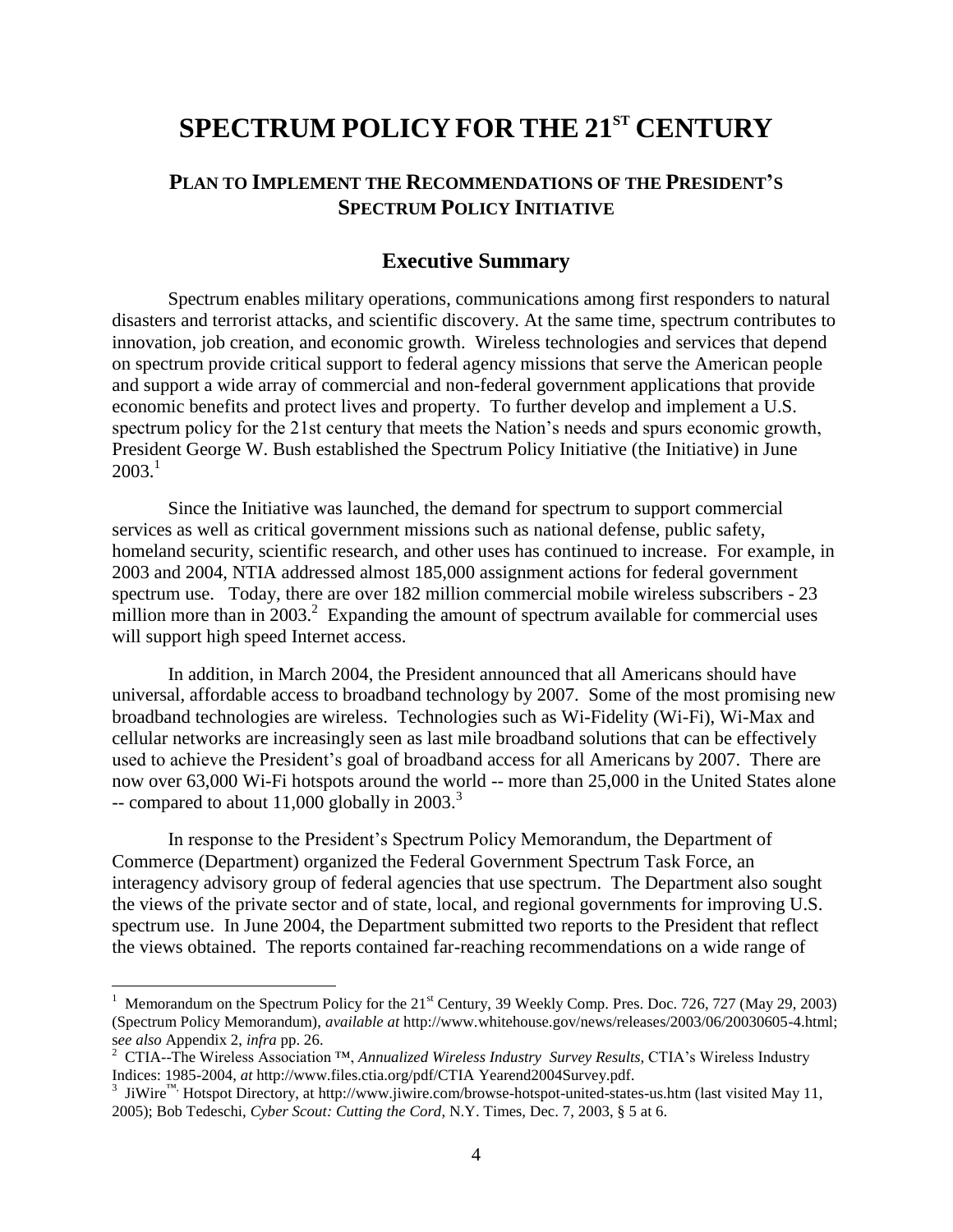issues. On November 30, 2004, the President issued a second Memorandum that directed *inter alia,* the Department to submit by May 2005 a plan to implement those recommendations of the reports that were not expressly directed to other agencies and offices.<sup>4</sup> In this plan, the Department's National Telecommunications and Information Administration (NTIA) outlines seven projects that together implement the recommendations of Reports 1 and 2 as directed by the President.<sup>5</sup> The projects are summarized below. The dates for completion associated with these projects and tasks are target dates set forth by NTIA.

### **PROJECT A: Improve Stakeholder Participation and Maintain High Qualifications of Spectrum Managers**

 NTIA will increase the participation of stakeholders in the resolution of spectrum management issues and strategic spectrum planning, and will address human resource needs for effective spectrum management.

#### **Task A.1 – Establish a Commerce Spectrum Management Advisory Committee:** *Chartered May 2005.*

**Task A.2 – Establish a High Level Interagency Advisory Group - the Policy and Plans Steering Group (PPSG):** *Established January 2005.*

**Task A.3 – Resolve Inter-governmental Spectrum Disputes Through the Existing White House Policy Coordinating Committee (PCC) Process and Revise the NTIA/FCC Memorandum of Understanding (MOU) to Provide an Additional Minimum 15 Business Days to Accommodate the PCC Process:** *The existing PCC is on-going. With respect to revising the NTIA/FCC MOU, NTIA plans to submit proposed language to the FCC by March 2006.*

**Task A.4 – Expand the Role of the FCC Defense Commissioner***: NTIA plans to submit proposed language to the FCC by March 2006.* 

**Task A.5 – Promote a Career Development Program and Spectrum Management Training:**  *To be completed by September 2007.*

### **PROJECT B: Reduce International Barriers to U.S. Innovations in Technologies and Services**

 $\overline{a}$ <sup>4</sup> Presidential Determination: Memorandum for the Heads of Executive Departments and Agencies, 40 Weekly Comp. Pres. Doc. 2875, 2876, sec. 3(c) (Nov. 30, 2004) (Executive Memorandum), *available at* 

http://www.whitehouse.gov/news/releases/2004/11/20041130-8.html; s*ee also* Appendix 3, *infra* pp. 30.

<sup>5</sup> National Telecommunications and Information Administration, U.S. Dep't of Commerce, *Spectrum Policy for the 21st Century – The President's Spectrum Policy Initiative: Report 1*,(2004) (Report 1), *available at* 

http://www.ntia.doc.gov/reports/specpolini/presspecpolini report1\_06242004.htm; National Telecommunications and Information Administration, U.S. Dep't of Commerce, *Spectrum Policy for the 21st Century – The President's Spectrum Policy Initiative: Report 2* (2004) (Report 2), *available at* 

http://www.ntia.doc.gov/reports/specpolini/presspecpolini\_report2\_06242004.htm. NTIA serves as the President's principal adviser on telecommunications and information policies and as manager of the federal government's use of the radio spectrum.  $47 \text{ U.S.C. } § 902(b)(2)$ .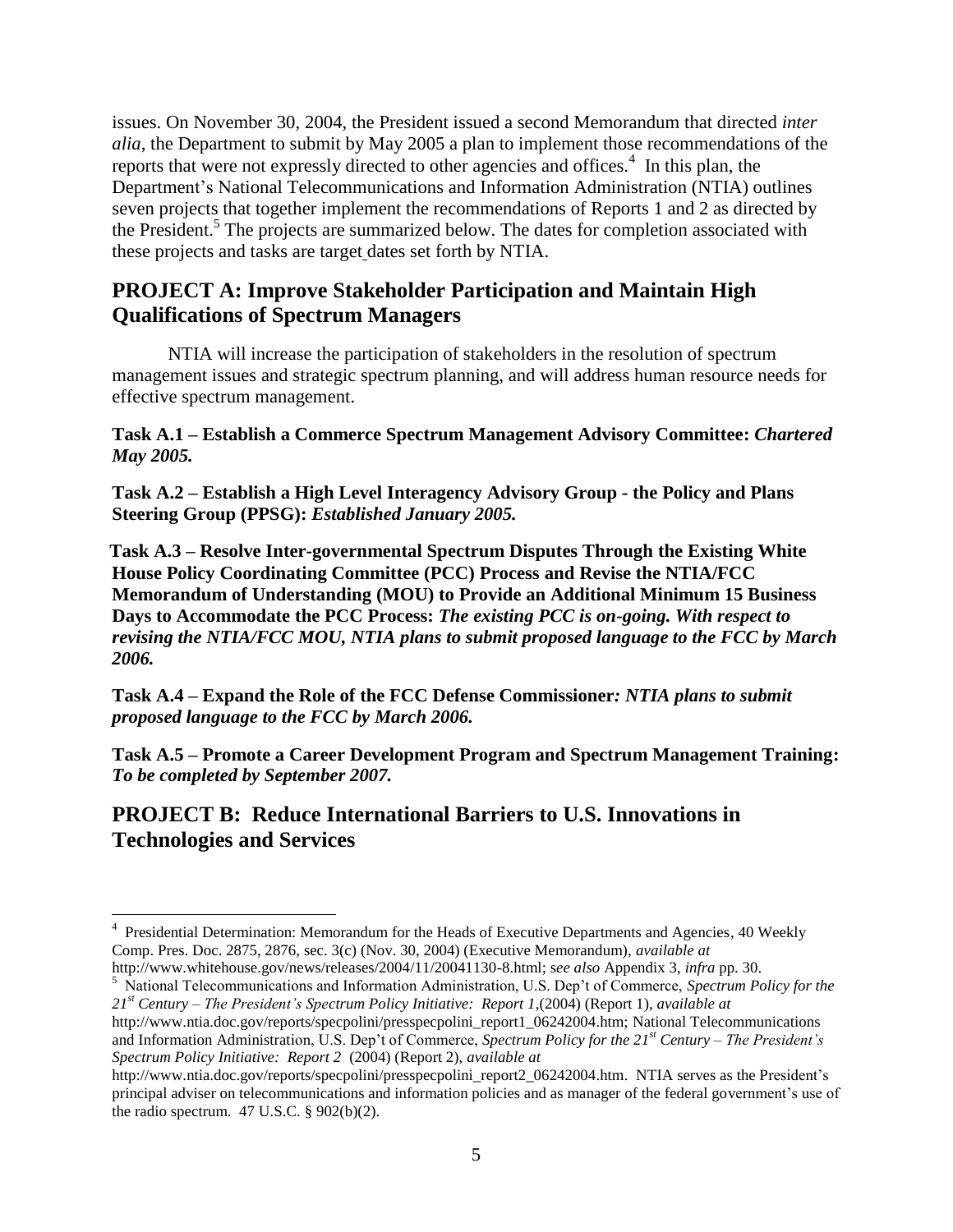NTIA will evaluate and make recommendations for spectrum policies regarding the potential for reducing global barriers affecting implementation of new U.S. telecommunications technologies internationally. NTIA also will examine the issue of how the U.S. can balance the costs and benefits of globalization and harmonization of spectrum use and interoperability in a flexible manner.

#### **Task B.1 – Improve U.S. Preparations for World Radiocommunication Conferences:**  *Completed May 2005.*

**Task B.2 – Improve International Spectrum Management Policies and Regulatory Environment:** *NTIA to provide recommendations by June 2006.*

### **PROJECT C: Modernize Federal Spectrum Management Processes with Advanced Information Technology**

NTIA will employ IT to satisfy the needs of NTIA and the federal agencies for effective and efficient processes that permit agencies to obtain timely wireless system authorizations. Application of IT tools will also facilitate the sharing of spectrum between the public and private sectors by streamlining the NTIA and FCC coordination process.

#### **Task C.1 – Implement Advanced Information Management Systems:** *Is on-going.*

### **PROJECT D: Satisfy Public Safety Communication Needs and Ensure Interoperability**

In the Executive Memorandum, the President directed the Department of Homeland Security (DHS), in consultation with the Department of Commerce and other agencies, to identify public safety spectrum requirements, and to develop a comprehensive Spectrum Needs Plan to address spectrum issues related to the public safety community, as well as the continuity of government operations.<sup>6</sup> DHS and NTIA have determined that to respond to this directive, DHS will have several responsibilities for identifying and addressing the spectrum requirements of the public safety community, and will develop a comprehensive plan to address public safety spectrum needs, interference, technology, and security issues.<sup>7</sup>

NTIA, with the assistance of the federal agencies and the FCC, will examine the feasibility of sharing spectrum among commercial, federal and local public safety, and critical infrastructure applications through a public safety demonstration program. This task will require close liaison with and support of DHS.

#### **Task D.1 – Spectrum Sharing Between Federal and Non-federal Public Safety Agencies:** *To be completed by December 2006.*

### **PROJECT E**: **Enhance Spectrum Engineering and Analytical Tools**

 $\overline{a}$ 

<sup>&</sup>lt;sup>6</sup> Executive Memorandum, *supra* note 4, at sec. 2(c). Report 2 contains a detailed description of the analyses and assessments that DHS will perform to identify and address unsatisfied spectrum requirements for public safety. *See*  Report 2, *supra* note 5, Recommendation 9(a), at 26.

<sup>7</sup> *See* Report 2, *supra* note 5, Recommendation 9(c), at 27.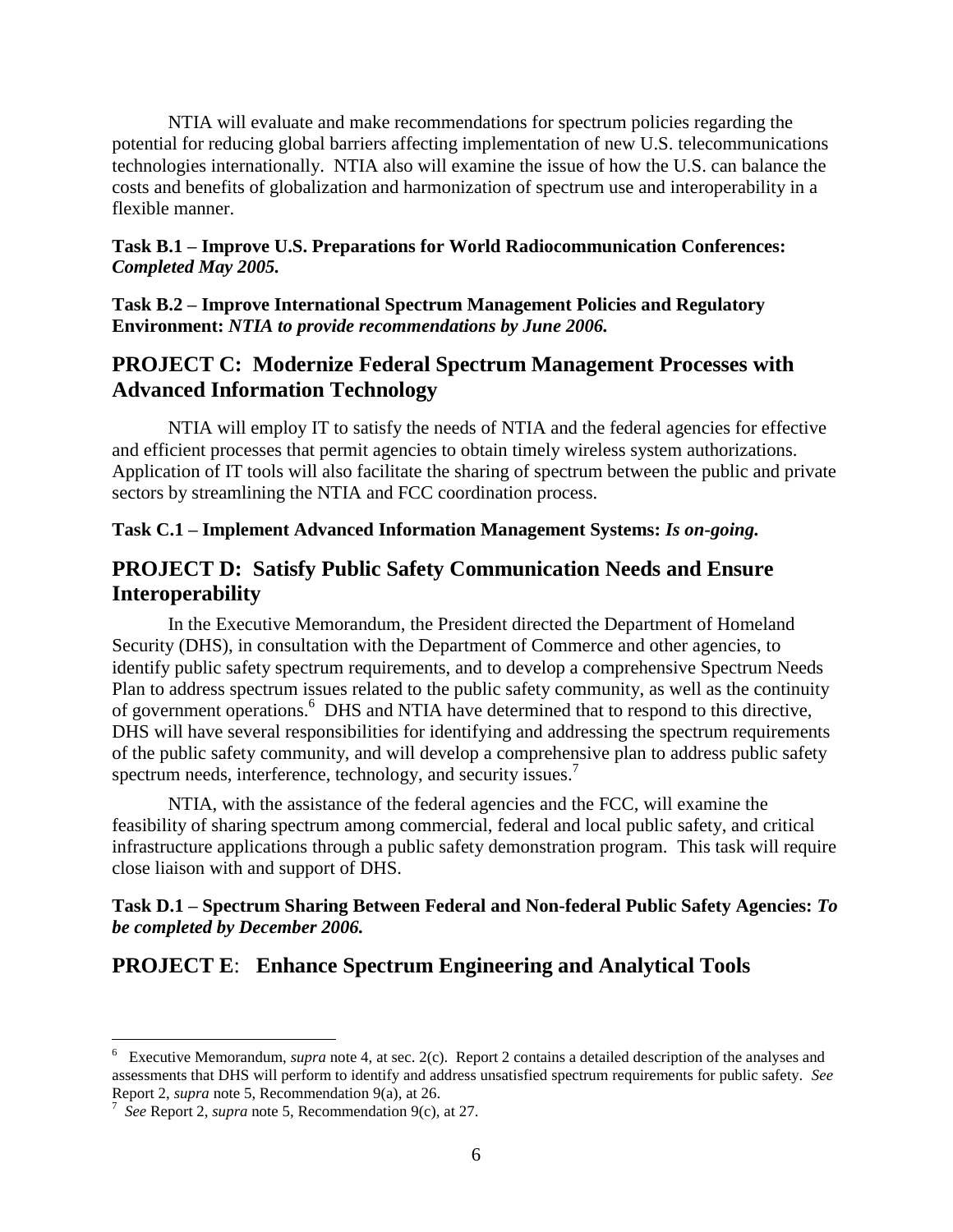NTIA will conduct a comprehensive review of existing federal agencies' spectrum use for the purpose of improving efficiency; promote selected best practices in spectrum engineering; establish a pilot program to examine the potential impact of new technologies and spectrum uses; and develop modern analytic tools and promote their use by U.S. spectrum managers.

**Task E.1 – Develop Analytic Approaches, Software Tools, and Engineering Techniques for Evaluating and Improving the Efficiency and Effectiveness of Federal Spectrum Use:** *To be completed by September 2007.*

**Task E.2 – Develop and Promote Recognition in the Spectrum Management Community for Best Practices in Spectrum Engineering:** *To be completed by November 2007.*

**Task E.3 – Conduct a Pilot Program to Evaluate Approaches and Techniques to Increase Spectrum Sharing Between Federal and Non-federal Spectrum Users:** *The pilot program is to be completed by June 2006. Results and recommendations of the pilot program are to be completed by September 2008.*

**Task E.4 – Develop and Promote the Use of Modern Analytic Tools for Spectrum Engineering:** *To be completed by December 2006.*

### **PROJECT F: Promote Efficient and Effective Use of Spectrum**

Report 1 stressed that agencies should implement policies and procedures to evaluate their proposed needs for use of the spectrum before seeking spectrum certification from NTIA for new or improved radio systems, considering approaches that may use less spectrum or commercial services to meet their requirements. NTIA will develop a standard format for agencies to summarize these analyses, and review these analyses within its certification of spectrum support processes.

#### **Task F.1 – Improve the Technical Planning Process:** *To be completed by December 2006.*

NTIA will work with federal agencies to develop a standard format for summarizing the analyses and assessments performed by the federal agencies to support the selection of spectrum dependent systems, and a process for reviewing these analyses.

### **PROJECT G: Improve Planning and Promote Use of Market-Based Economic Mechanisms in Spectrum Management**

NTIA will promote improved long-term spectrum planning and the implementation of spectrum efficiency incentives, where appropriate. NTIA will improve the federal government's long-range spectrum planning processes, support the Office of Management and Budget (OMB) in improving the consideration of spectrum as a resource when procuring spectrum-dependent systems, and develop a plan to identify and implement incentives to improve the efficiency of both government and private sector spectrum use.

**Task G.1 – Improve the Processes for Federal Agencies' Spectrum Planning and Produce a National Spectrum Plan:** *Federal Strategic Spectrum Plan to be completed by May 2006; National Spectrum Plan to be completed by December 2007.*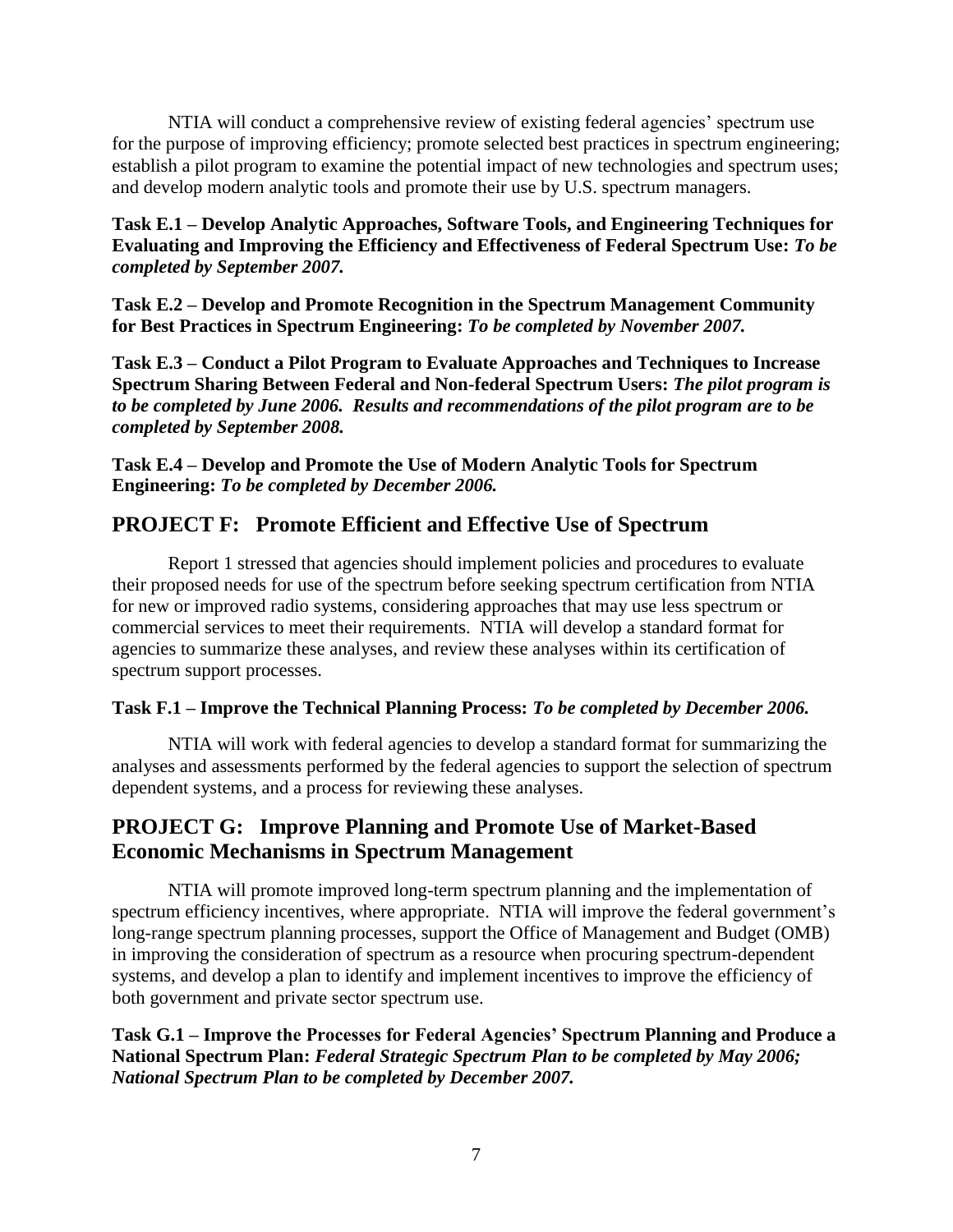**Task G.2 – Improve Federal Agencies' Processes and Procedures to Better Consider the Economic Value of Spectrum When Investing in Spectrum-Dependent Systems:** *OMB portion completed at the end of November 2004.*

**Task G.3 – Develop a Plan to Identify and Implement Incentives for Improving Efficiency in Federal Agencies' Spectrum Use:** *To be completed by November 2005.*

#### **Task G.4 – Promote the Implementation of a Wide Range of Incentives to Improve the Efficiencies of Both Government and Private Sector Spectrum Use:** *Is on-going.*

While the above plan will result in the implementation of the recommendations submitted to the President, NTIA has already taken the following actions pursuant to the recommendations of the reports:

- To improve stakeholder participation, NTIA has established a high-level interagency advisory group, and an advisory committee composed of non-federal government representatives.
- To better serve U.S. global interests in international spectrum use, NTIA issued a report evaluating the U.S. preparatory process for World Radio Conferences (WRCs) and considering potential improvements to the process.<sup>8</sup>
- To leverage benefits of advanced information technologies (IT), NTIA launched a  $\bullet$ new system that coordinates frequency use between the private and public sectors in the 70/80/90 GHz range. NTIA continues to modernize its business practices and increase its efficiency through the application of IT.
- To facilitate the reallocation of federal spectrum to commercial uses, the Commercial Spectrum Enhancement Act was enacted on December 23, 2004. NTIA is working with the FCC to implement the provisions of the Act. As a result, 90 MHz of spectrum, half of which is federal spectrum slated to be reallocated to commercial use, will be auctioned as soon as June 2006 for advanced wireless services – supporting the President's goal of universal, affordable access to broadband by 2007.

In addition, the Spectrum Initiative builds on the successful record of NTIA, which has improved access to spectrum for commercial and government uses in the following ways.

- In 2003 and 2004, NTIA reviewed and certified 375 requests from the Federal agencies for spectrum to support their future radiocommunications use for land mobile; surveillance; weapons control; meteorological; radionavigation; space; air-toair, air-to-ground, and ground-to-ground voice; data transfer; video; microwave; and research and experimental operations.
- Recently, NTIA has led efforts to develop ways to allow commercial deployment of innovative technologies in spectrum bands currently used for federal operations.

 $\overline{a}$ <sup>8</sup> National Telecommunications and Information Administration, U.S. Dep't of Commerce, NTIA Special Report No. 05-427, *World Radio Conference – Recommendations for Improvement in the U.S. Preparatory Process,*,(May 2005), *available at* http://www.ntia.doc.gov/reports/wrc/wrc\_05232005.pdf.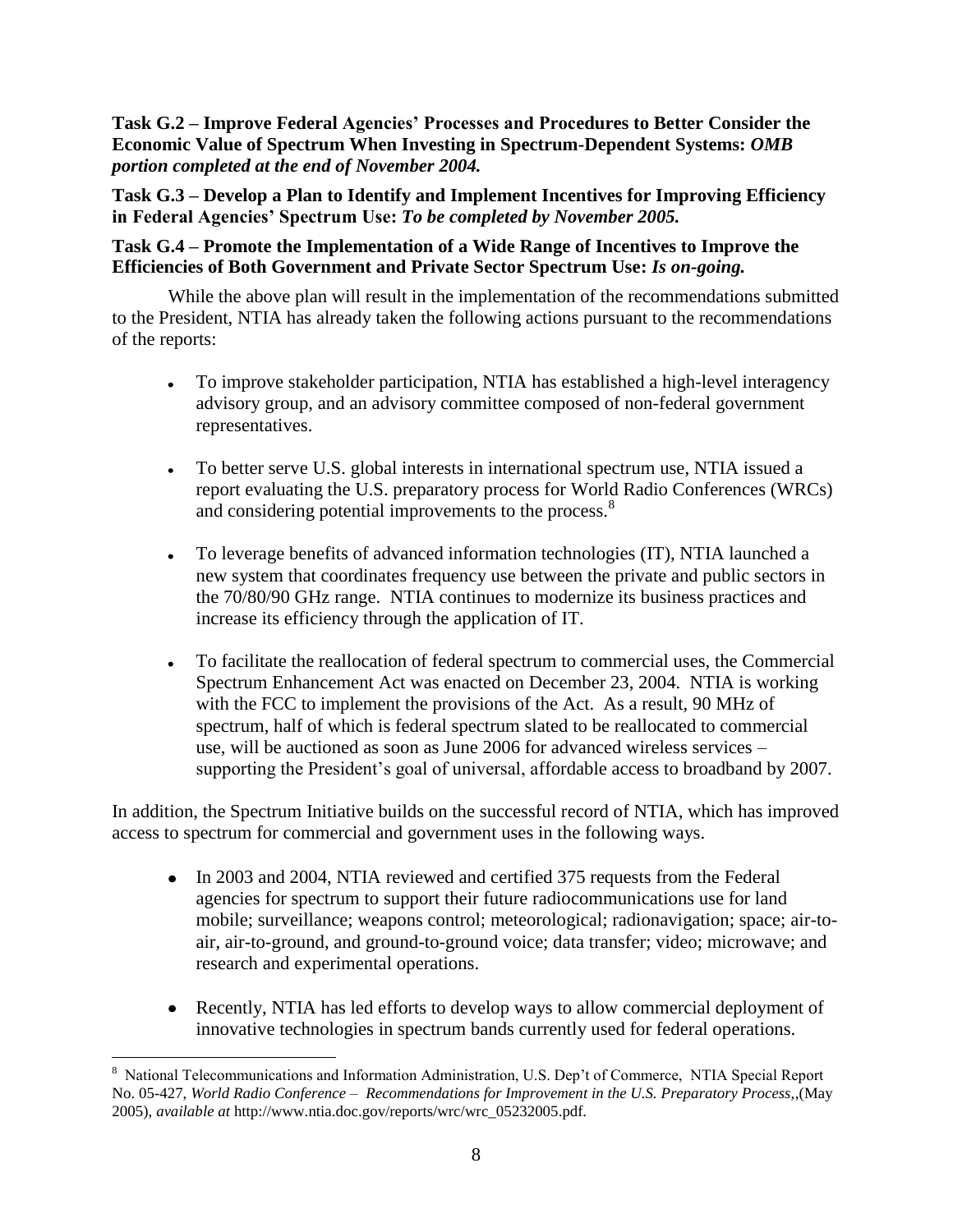- Based on its technical analysis, and in cooperation with the FCC, NTIA has enabled the operation of new technologies, such as Ultrawideband and Broadband Over Power Lines (BPL).
- NTIA is also working with the private sector and the Department of Defense (DoD) on a technical solution that may permit unlicensed broadband services to share 255 MHz of spectrum at 5 GHz available for unlicensed use with sensitive military radars.
- As part of the effort to improve coordination, FCC and NTIA leadership has also established regular biannual meetings to discuss plans and exchange information on various spectrum issues.<sup>9</sup>

#### **SECTION 1 - INTRODUCTION**

# **SPECTRUM POLICY FOR THE 21ST CENTURY**

### **PLAN TO IMPLEMENT THE RECOMMENDATIONS OF THE PRESIDENT'S SPECTRUM POLICY INITIATIVE**

#### *We must unlock the economic value and entrepreneurial potential of U.S. spectrum assets while ensuring that sufficient spectrum is available to support critical Government functions. George W. Bush, Executive Memorandum, June 2003*

Wireless communications provide critical support to federal agency missions in service to the American people. They also support a wide array of commercial and non-federal government applications that provide efficiencies and innovations across our economy and that protect lives and property. To ensure the availability of wireless capabilities to meet our nation's needs and to ensure that wireless communications continue to spur economic growth, President George W. Bush established the Spectrum Policy Initiative in June 2003. Since that time, the need for spectrum to support commercial services as well as critical government missions such as national defense, public safety, homeland security, scientific research, and other uses has continued to increase. Commercial spectrum applications continue to grow as well. For example, in 2003 and 2004, NTIA addressed almost 185,000 assignment actions for federal government spectrum use. Today, there are over 182 million commercial mobile wireless subscribers -  $23$  million more than in 2003.<sup>10</sup> Technologies such as Wi-Fi, Wi-Max and cellular networks are increasingly seen as last mile broadband solutions that will assist in meeting the President's goal that all Americans should have universal, affordable access to broadband

<sup>&</sup>lt;sup>9</sup> The most recent meeting in November 2004 included discussions on joint participation in implementing this Initiative, establishment of a FCC/NTIA information technology partnership, the status of federal government spectrum relocation, Digital Television (DTV) migration, which will provide 24 MHz of spectrum for public safety, and preparations for the next World Radio Conference.

<sup>&</sup>lt;sup>10</sup> CTIA – The Wireless Association<sup>™</sup> *supra* note 2.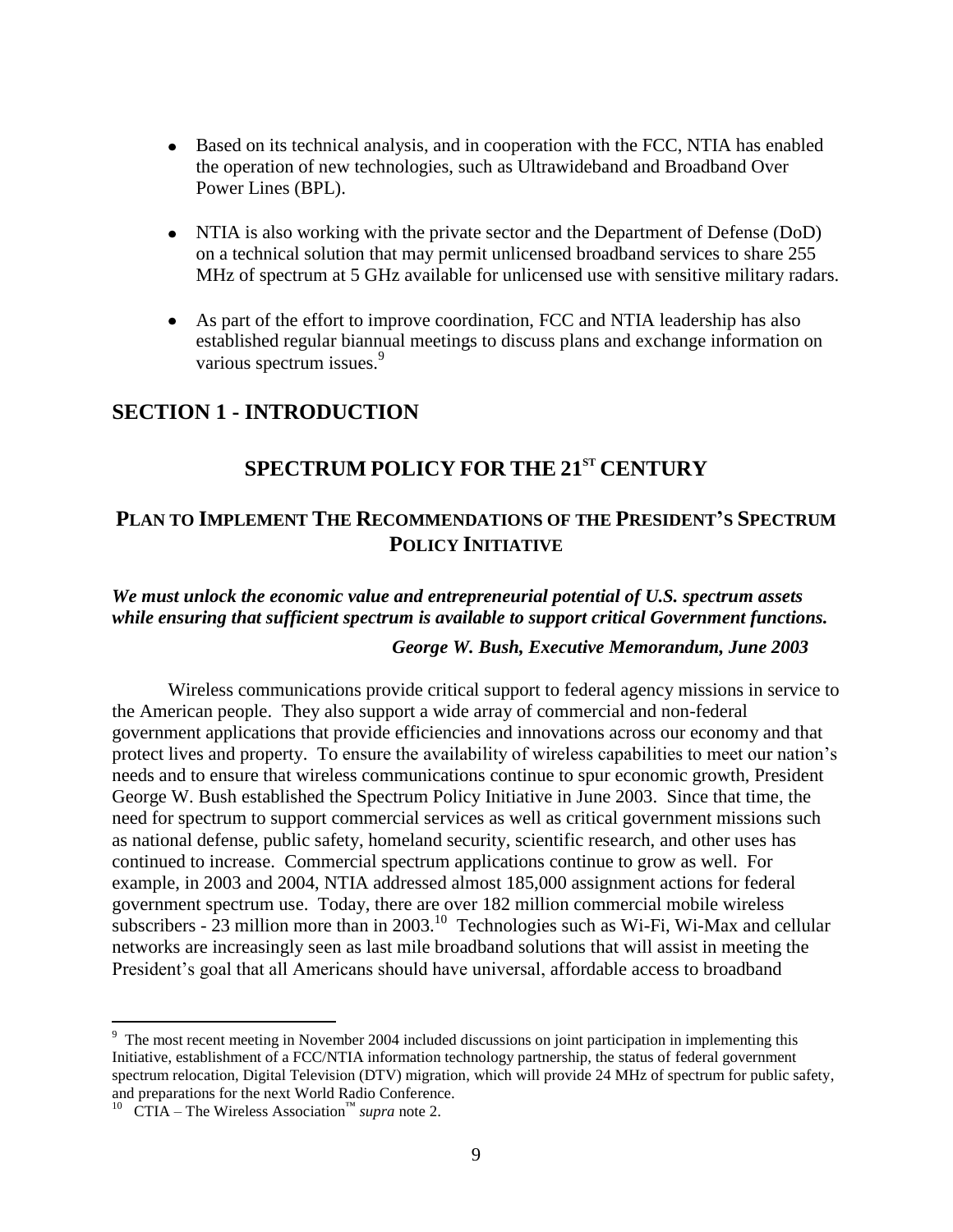technology by 2007. There are now over 63,000 Wi-Fi hotspots around the world -- more than 25,000 in the United States alone -- compared to about 11,000 globally in 2003.<sup>11</sup>

In creating this Initiative, President George W. Bush recognized that the legal and policy framework for managing the use of the radio frequency spectrum has not kept pace with the increasing demand for spectrum or with advances in technologies that are available to provide government agencies and consumers a broadening range of wireless services. The President committed this Administration to promoting the development and implementation of a U.S. Spectrum Policy for the  $21<sup>st</sup>$  Century. The President recognized that ensuring needed access to the spectrum resource is a critical element in satisfying diverse U.S. interests, such as national defense, public safety, transportation infrastructure, and scientific research. At the same time, the President recognized the importance of spectrum to innovation, job creation, economic growth, and consumer services. The President established the following goals for the initiative:

- Foster economic growth;
- Ensure our national and homeland security;
- Maintain U.S. global leadership in communications technology development and services; and
- Satisfy other vital U.S. needs in areas, such as public safety, scientific research, federal transportation infrastructure, and law enforcement.

The Department of Commerce's National Telecommunications and Information Administration (NTIA) sought comment from a broad range of stakeholders in satisfying the President's directive. NTIA organized the Federal Government Spectrum Task Force, an interagency advisory group formed to obtain the views of federal agencies on improving their use of spectrum. NTIA also sought the views of the private sector and of state, local, and regional governments for improving U.S. spectrum use as a whole.

In June 2004, the Department submitted to the President two reports containing the recommendations developed during this one-year analysis of spectrum policy issues. Report 1 contained recommendations of the Federal Government Spectrum Policy Task Force. Report 2 presented the recommendations from state and local governments, and from private sector responders, as expressed during a series of meetings and through written comments submitted to NTIA.

In a second Executive Memorandum, signed on November 30, 2004, the President directed the Department to submit, by May 2005, a plan to implement those recommendations of the Initiative that were not expressly directed to other agencies and offices. NTIA has defined seven projects that, taken together, present an implementation plan and address the recommendations of Reports 1 and 2, as directed by the President. The following projects aggregate related recommendations that NTIA staff will address:

<sup>&</sup>lt;sup>11</sup> JiWire™, *supra* note 3; Tedeschi, *supra* note 3.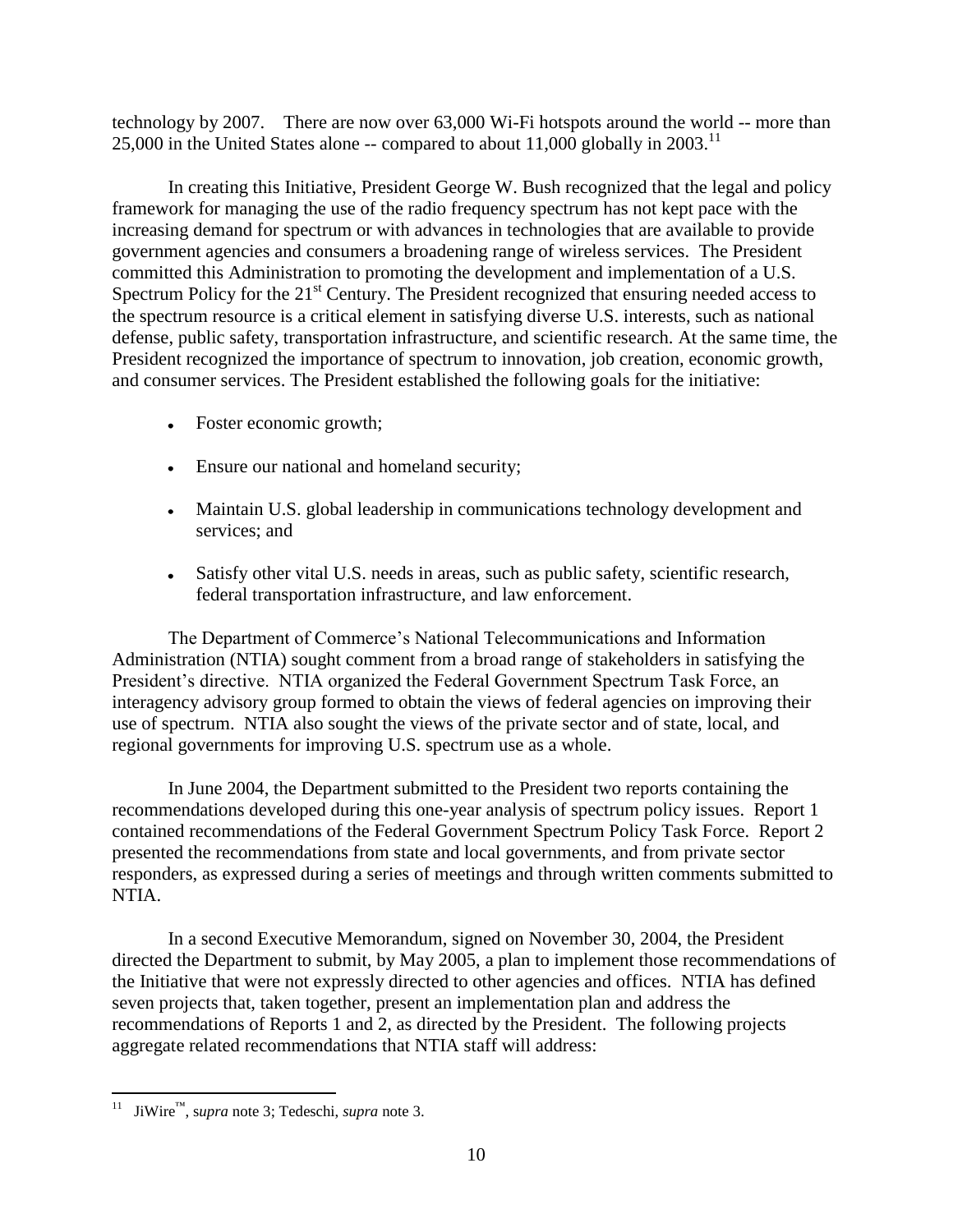A. Improve Stakeholder Participation and Maintain High Qualifications of Spectrum Managers

B. Reduce International Barriers to U.S. Innovations in Technologies and Services

C. Modernize Federal Spectrum Management Processes with Advanced Information Technology

D. Satisfy Public Safety Communication Needs and Ensure Interoperability

E. Enhance Spectrum Engineering and Analytical Tools

F. Promote Efficient and Effective Use of Spectrum

G. Improve Planning and Promote Use of Market-based Economic Mechanisms in Spectrum Management

The Department will provide opportunities for the federal agencies to express their interests in the development of proposed spectrum policy reforms through working level groups, organized for each of the seven projects. The Federal Communications Commission (FCC) will also be invited to participate in these working groups.

While the following plan will result in the implementation of all of the recommendations submitted to the President, NTIA has already taken the following actions to implement recommendations of the reports:

- To improve stakeholder participation, NTIA has established a high-level interagency advisory group, the Policy and Plans Steering Group (PPSG). NTIA also established the Commerce Spectrum Management Advisory Committee (CSMAC), an advisory committee composed of non-federal government representatives.
- To better serve U.S. global interests in international spectrum use, NTIA has released a report exploring the U.S. preparatory process for World Radio Conferences  $(W\dot{R}Cs)$ .<sup>12</sup>
- To leverage the benefits of advanced information technologies (IT), NTIA launched a new system that coordinates frequency use between the private and public sectors in the 70/80/90 GHz range. In addition, NTIA is modernizing its business practices and increasing the effective application of IT to improve federal spectrum management.
- $\bullet$ To facilitate the reallocation of spectrum to commercial uses, NTIA worked with Congress to ensure passage of the Commercial Spectrum Enhancement Act, signed into law by President Bush on December 23, 2004. NTIA is working with the FCC to implement the provisions of the Act. As a result, 90 MHz of spectrum, half of which is federal spectrum slated to be reallocated to commercial use, will be auctioned as soon as June 2006 for advanced wireless services – supporting the President's goal of

 12 *See* Nat'l Telecomm. and Info. Admin., *supra* note 6.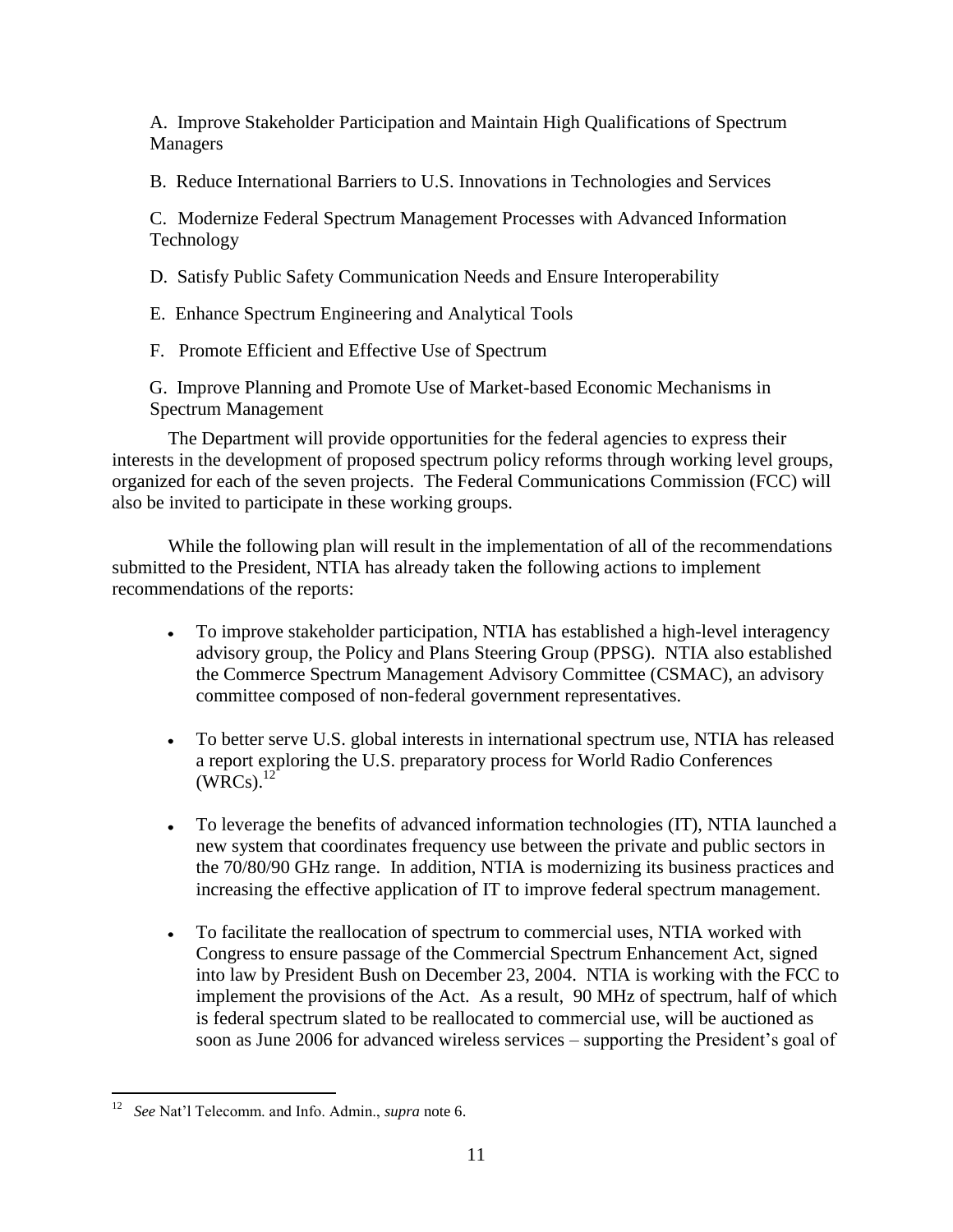universal, affordable access to broadband by 2007, which will result in the availability of 90 MHz of spectrum for advanced wireless services.

The Plan that follows consists of summary descriptions of each of the seven projects and their underlying tasks. Appendix 1 summarizes key deliverables and target dates.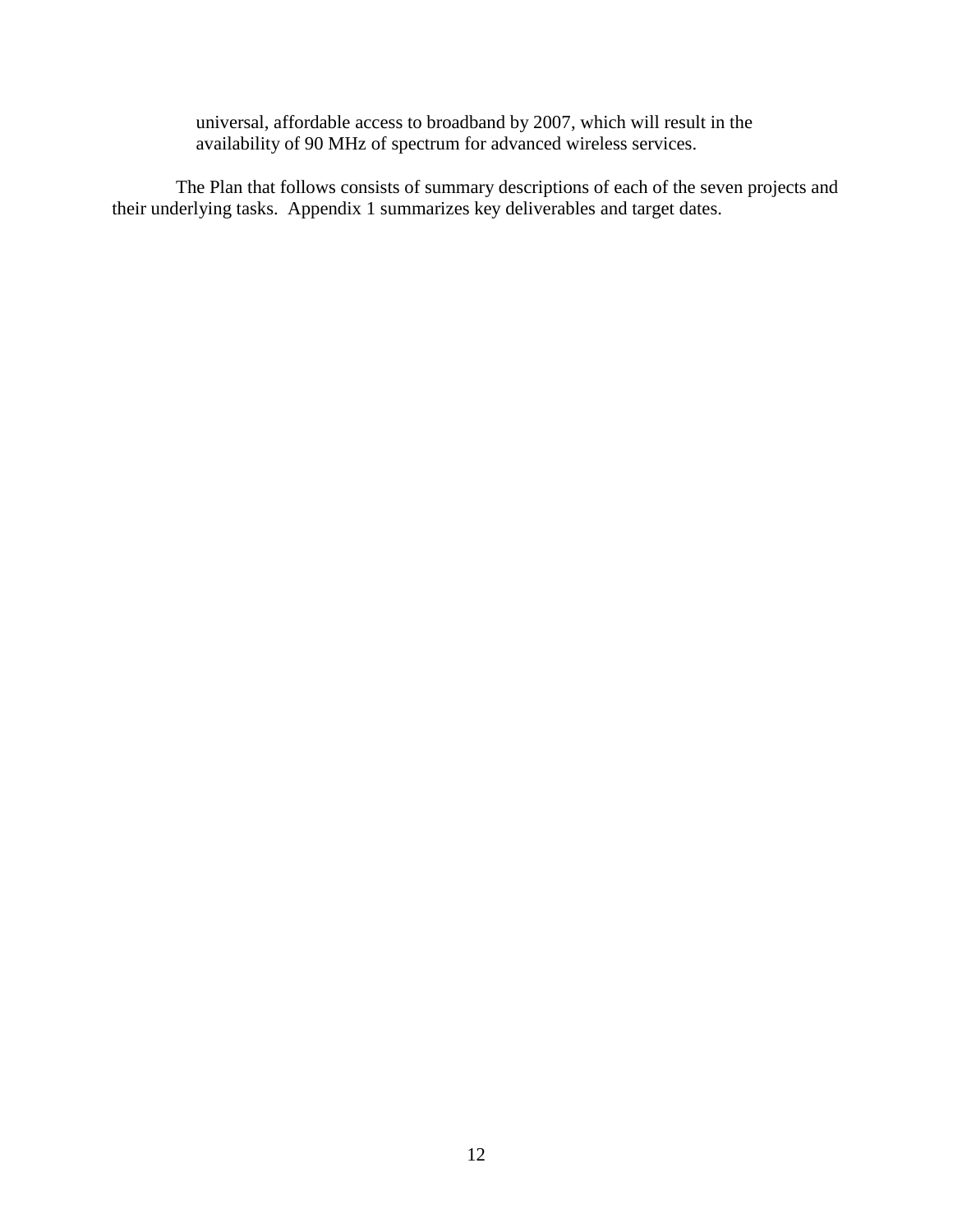# **SECTION 2 - PROJECT AND TASK DESCRIPTIONS PROJECT A: Improve Stakeholder Participation and Maintain High Qualifications of Spectrum Managers**

NTIA will increase the participation of stakeholders in the resolution of spectrum management issues and strategic spectrum planning, and will address human resource needs for effective spectrum management.

#### **Task A.1 – Establish a Commerce Spectrum Management Advisory Committee (CSMAC)**

NTIA established the Department's CSMAC in May 2005 to provide advice and recommendations to the Assistant Secretary for Communications and Information (Assistant Secretary) on a broad range of issues regarding spectrum policy, including the implementation of innovative technologies and services.

The CSMAC will operate in accordance with the Federal Advisory Committee Act. The membership of the committee will include senior representatives from the private sector and from non-federal government agencies. The Assistant Secretary will appoint the committee chair. NTIA expects to convene the first meeting of this committee later in 2005, and subsequent meetings at approximate six-month intervals thereafter.

#### **Task A.2 – Establish a High Level Interagency Advisory Group -- the Policy and Plans Steering Group (PPSG)**

In January 2005, NTIA established a senior-level interagency committee, the PPSG, in furtherance of the development of this Plan. The PPSG will advise the Assistant Secretary on difficult and pressing spectrum issues that affect federal agencies, thus speeding their resolution. PPSG members are Assistant Secretaries or their equivalents with spectrum management oversight in agencies that are major stakeholders in spectrum issues. Creation of the PPSG fulfills a recommendation in Report 1 to formalize the coordination process among agencies and to create an organization to provide advice to the Assistant Secretary on federal government spectrum issues, policies, and plans.

NTIA will staff, chair, and focus the activities of the PPSG. To promote effective coordination between the federal and private sectors, the Assistant Secretary has invited the FCC to participate in the PPSG. The Assistant Secretary may also seek the participation of any federal entity that is a stakeholder in a specific issue under consideration on an *ad hoc* basis.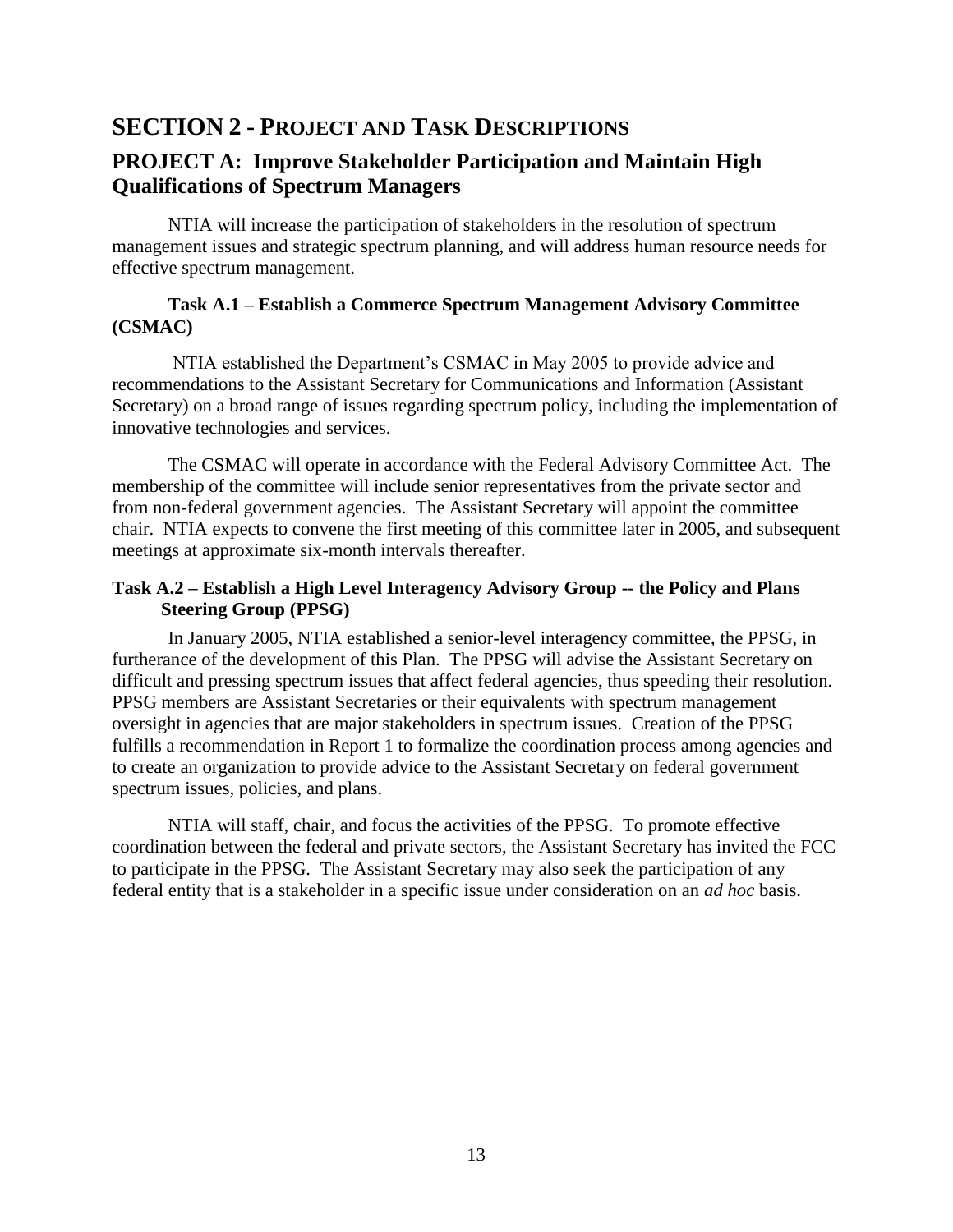#### **Task A.3 – Resolve Inter-governmental Spectrum Disputes Through the Existing White House Policy Coordinating Committee (PCC) Process and Revise the NTIA/FCC MOU to Provide an Additional Minimum 15 Business Days to Accommodate the PCC Process**

Some spectrum policy issues or specific policy proposals may be of such magnitude and complexity that they cannot be resolved among the federal agencies or between the affected federal and non-federal spectrum users. These differences may affect critical government missions such as national security, public safety, federal agency missions, as well as critical economic or trade opportunities involving innovative technologies and services. NTIA will convene the PPSG to resolve these issues whenever possible. The existing White House Policy Coordinating Committee (PCC) process is designed, however, to serve as a mechanism to resolve issues on those rare occasions where the stakeholders cannot reach agreement and the issues are not resolved through the PPSG. The Assistant Secretary or a representative who is an Assistant Secretary or higher of an affected federal agency, may request PCC review of these issues.

Report 1 recommended a specific change to the 2003 memorandum of understanding between the FCC and NTIA to give the Executive Branch an additional 15 days to review a proposed FCC action in any proceeding that has become the subject of PCC review. NTIA will forward draft language to the FCC to implement this change by March 2006.

#### **Task A.4 – Expand the Role of the FCC Defense Commissioner**

Under the provisions of title 47, section 0.181 of the Code of Federal Regulations, the FCC Defense Commissioner directs the homeland security, national security and emergency preparedness, and defense activities of the Commission.<sup>13</sup> Report 1 recommended that the Assistant Secretary of Commerce work closely with the FCC to ensure that NTIA and the FCC fully consider the concerns of the agencies affected by national security, homeland security, public safety, and federal transportation infrastructure issues during the course of FCC rulemaking proceedings. Report 1 also recommended the formalization of this cooperative arrangement by modifying the rule to include the coordination of those critical government missions.

NTIA will work with the FCC to modify 47 CFR section 0.181 to include the coordination of public safety activities as well as "national security, homeland security, and federal transportation infrastructure activities" as being within the purview of the Defense Commissioner at the FCC. In drafting the foregoing amendment, NTIA and the FCC will determine: (1) which federal agencies should be included under the FCC's Defense Commissioner's purview; and (2) which structural revisions in NTIA and the FCC are needed to ensure proper consideration of critical national security issues. Following these determinations, NTIA will submit a proposed rule change to the FCC for action by March 2006.

#### **Task A.5 – Promote a Career Development Program and Spectrum Management Training**

 13 47 CFR § 0.181 (2004).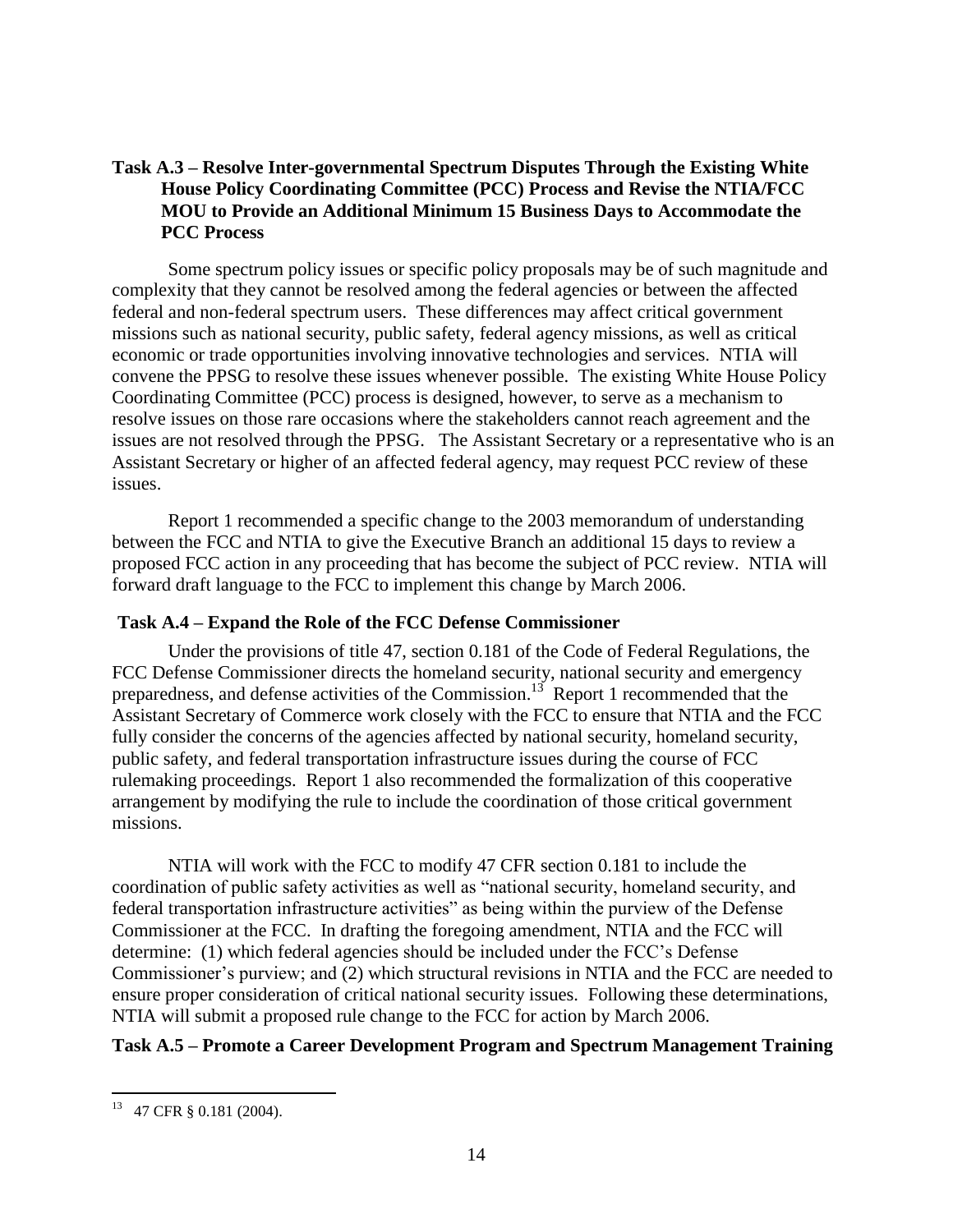Report 1 recognized that effective spectrum management requires a well-trained, motivated workforce. NTIA will examine and recommend a training curriculum for spectrum management personnel in various technical disciplines, and related fields including economics and public policy. This could include certification curricula and ways to make the courses available to a broad cross-section of spectrum managers. Actual courses may be available through partnerships with local educational institutions, through government programs or staff, or through contractual assistance from professional educators or acknowledged experts.

### **PROJECT B: Reduce International Barriers to U.S. Innovations in Technologies and Services**

NTIA will continue to propose improvements to serve U.S. global interests in spectrum use and improvements to the processes used by the United States in preparation for WRCs. Further, NTIA will evaluate and make recommendations for spectrum policies regarding the potential for reducing barriers affecting implementation of new U.S. telecommunications technologies internationally. NTIA also will examine the issue of how the U.S. can balance the costs and benefits of globalization and harmonization of spectrum use and interoperability in a flexible manner.

#### **Task B.1 – Improve U.S. Preparations for World Radiocommunication Conferences (WRCs)**

WRCs provide an opportunity for the United States to establish international agreements on spectrum use proposals that affect long-term national interests. Preparations for these intermittent conferences are time consuming and resource intensive. Report 2 recommended specific improvements to this process.

NTIA, with the assistance of other federal agencies and in coordination with the State Department and the FCC, has examined the U.S. preparatory activities for recent WRCs. NTIA has also explored options for improving these preparatory activities to enhance the effectiveness of U.S. participation in future conferences, issuing a report in May 2005 focusing on the U.S. WRC preparatory process.<sup>14</sup> Working with these same U.S. government organizations, NTIA will promote improvements in preparations for the next WRC.

#### **Task B.2 – Improve International Spectrum Management Policies and Regulatory Environment**

Spectrum-based services, operations, and technologies are increasingly international in nature. U.S. policies and positions in international fora and within the international regulatory and procedural framework for international spectrum management are critically important to the success of new U.S. technologies and to U.S. federal and non-federal radiocommunication interests. To implement the recommendations of Report 2, NTIA will address and make recommendations as appropriate to federal agencies, which may include the State Department. Some recommended changes may also concern the FCC. The recommendations will focus on:

• barriers to the global implementation of U.S. technology and services,

 $\overline{a}$ <sup>14</sup> *See* Nat'l Telecomm. and Info. Admin., *supra* note 8.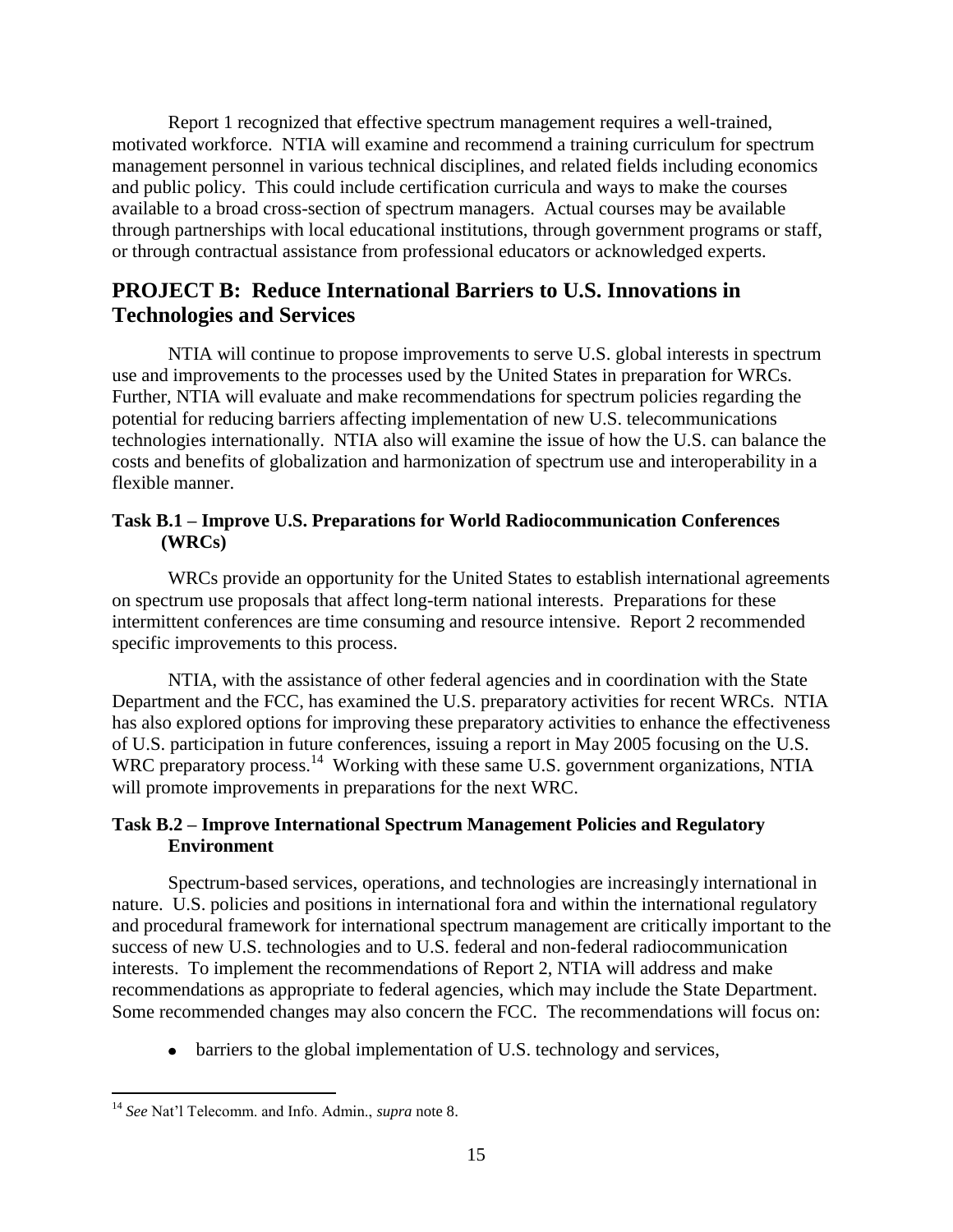- cross-border coordination processes with administrations in neighboring countries,
- U.S. technical, administrative, and financial contributions to organizations involved in international spectrum policy issues, and
- balancing costs and benefits of global harmonization and interoperability of spectrum.

NTIA will participate in international fora discussing the international regulatory and procedural framework to promote a framework increasingly responsive to new technologies and services of interest to the United States. To obtain more insight into progressive spectrum management policies and tools and to promote the U.S. goals within the President's Initiative, NTIA also will review steps taken by other administrations and regional bodies. This outreach program will include sharing with other administrations and organizations concepts for spectrum management and reform**.**

### **PROJECT C: Modernize Federal Spectrum Management Processes with Advanced Information Technology**

NTIA will seek to satisfy the needs of NTIA and the federal agencies for effective and efficient spectrum management and facilitate shared spectrum use between the public and private sectors through improved information technology.

#### **Task C.1 – Implement Advanced Information Management Systems**

In February 2005, NTIA launched a new system that can coordinate frequency use between the private and public sectors in the 70/80/90 GHz range within seconds. Moreover, NTIA is modernizing its information technology systems to better support spectrum management business practices. NTIA is also developing a partnership agreement with the DoD and the FCC to harmonize and standardize the necessary IT processes (including the coordination process) used to manage the spectrum efficiently and effectively in both the short and long terms.

Report 1 recommended that NTIA implement advanced information technology capabilities to modernize existing processes and procedures. Through this task, NTIA will expand its efforts to digitize paper-based processes and procedures associated with coordination of operations, assignment of frequencies, and certification of new radio systems. NTIA will also improve existing procedures internally and in collaboration with other federal agencies for authorizing and coordinating spectrum use. Specific activities are already underway focusing on modernizing NTIA's business processes. The Paperless Spectrum Management Initiative leveraged business process reengineering, and Enterprise Architecture principles and methods to develop new ways of doing business and to increase the effective application of IT. This project aligns the overall architecture for NTIA's spectrum management IT and all of NTIA's business processes associated with spectrum management.

### **PROJECT D: Satisfy Public Safety Communication Needs and Ensure Interoperability**

The safety and security of the American public requires coordinated efforts and communications among public safety organizations. In the Executive Memorandum, the President directed the Department of Homeland Security (DHS), in consultation with the Department of Commerce and other agencies, to identify public safety spectrum requirements,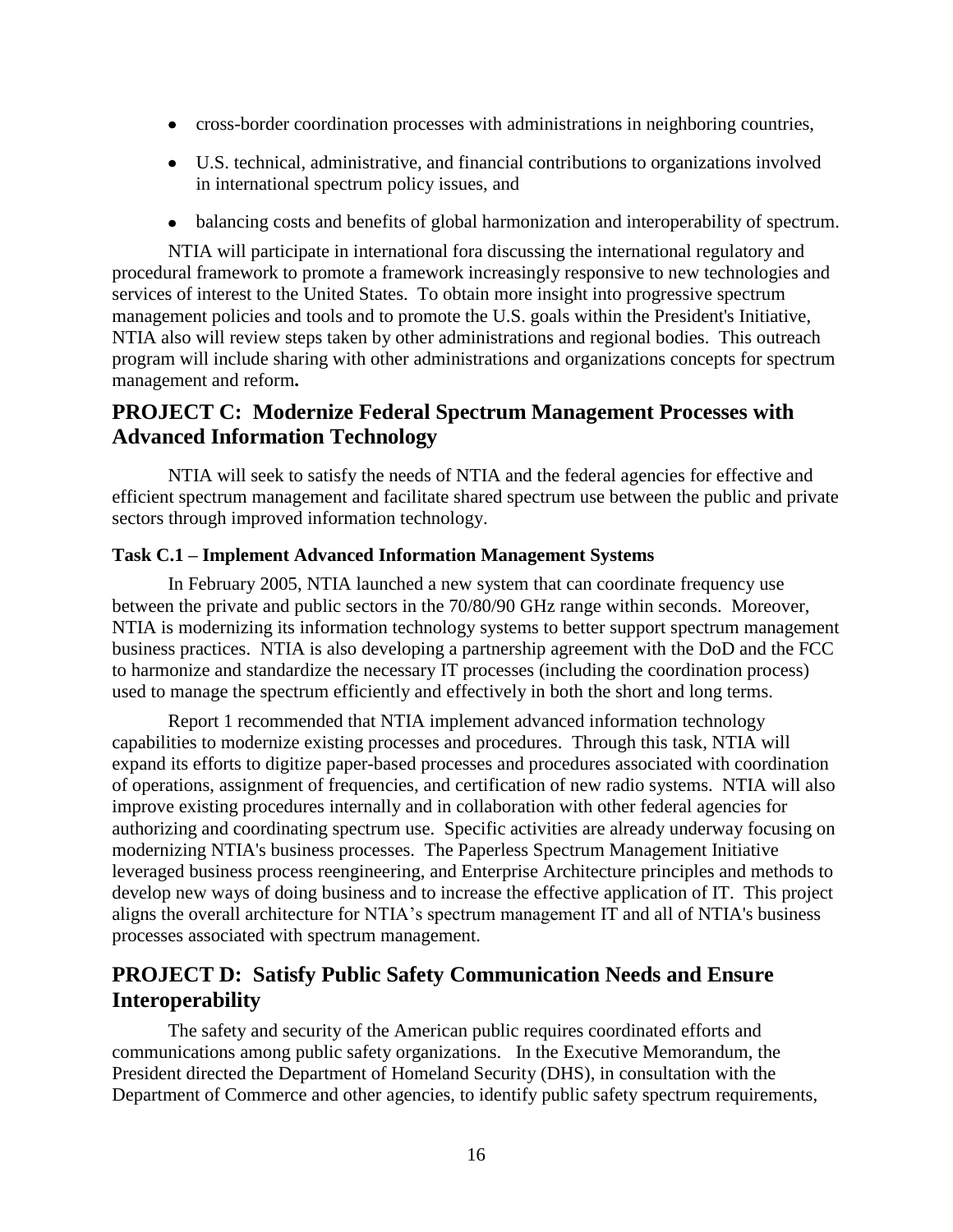and to develop a comprehensive Spectrum Needs Plan to address spectrum issues related to the public safety community, as well as the continuity of Government operations. DHS will conduct an inventory of the spectrum requirements of the public safety community, identify the major public safety requirements for spectrum-dependent services at local, regional and state government agencies, and analyze the efficiency and effectiveness of the spectrum used by the public safety community. DHS, in coordination with NTIA and other organizations, will also develop a comprehensive plan to address the spectrum requirements of the public safety community.

#### **Task D.1 – Spectrum Sharing Between Federal and Non-federal Public Safety Agencies**

NTIA, in coordination with DHS and with the assistance of the federal agencies and the FCC, will examine the feasibility of sharing spectrum among commercial, federal and local public safety, and critical infrastructure applications through a public safety demonstration program. The program chosen for examination is likely to be a program currently underway in order to avoid duplication of effort, reduce costs, and benefit from the potential synergies. This task will require close liaison with and support of DHS. NTIA will consider the potential to leverage this sharing demonstration with the pilot program for spectrum sharing addressed in Task E.3.

Depending upon the demonstration selected, the project may require special temporary authorizations and rule waivers during the demonstration phase and permanent changes in both NTIA regulations and FCC rules to permit authorization of joint-use stations. NTIA, or the nonfederal public safety agencies, may be required to petition the FCC to take specific actions and initiate specific rulemakings. NTIA will aggressively prioritize any needed changes to its own regulations and work closely with the FCC to ensure that the FCC considers and processes requests for rule changes and/or waivers in a timely manner.

### **PROJECT E: Enhance Spectrum Engineering and Analytical Tools**

To support the goal of efficient and effective use of spectrum, NTIA will conduct a comprehensive review of existing spectrum uses, promote spectrum engineering best practices, and develop a pilot program for investigating the impacts of new technologies and services. These efforts will also focus on the development of modern analytic tools and will promote their use by U.S. spectrum managers.

#### **Task E.1 – Develop Analytic Approaches, Software Tools, and Engineering Techniques for Evaluating and Improving the Efficiency and Effectiveness of Federal Spectrum Use**

NTIA, with assistance from the federal agencies, will develop standardized methods for evaluating the efficiency of spectrum use by the federal government agencies to satisfy their missions effectively. NTIA will apply the methods developed in a review of the federal government's spectrum uses, to be conducted over a five-year period based on the outcome of this task and will start in 2007.

Drawing from previous work and available expertise, NTIA will develop draft metrics for evaluating achievable technical efficiency in spectrum use under specific operational conditions. NTIA will specifically: (1) determine and characterize current spectrum use by the federal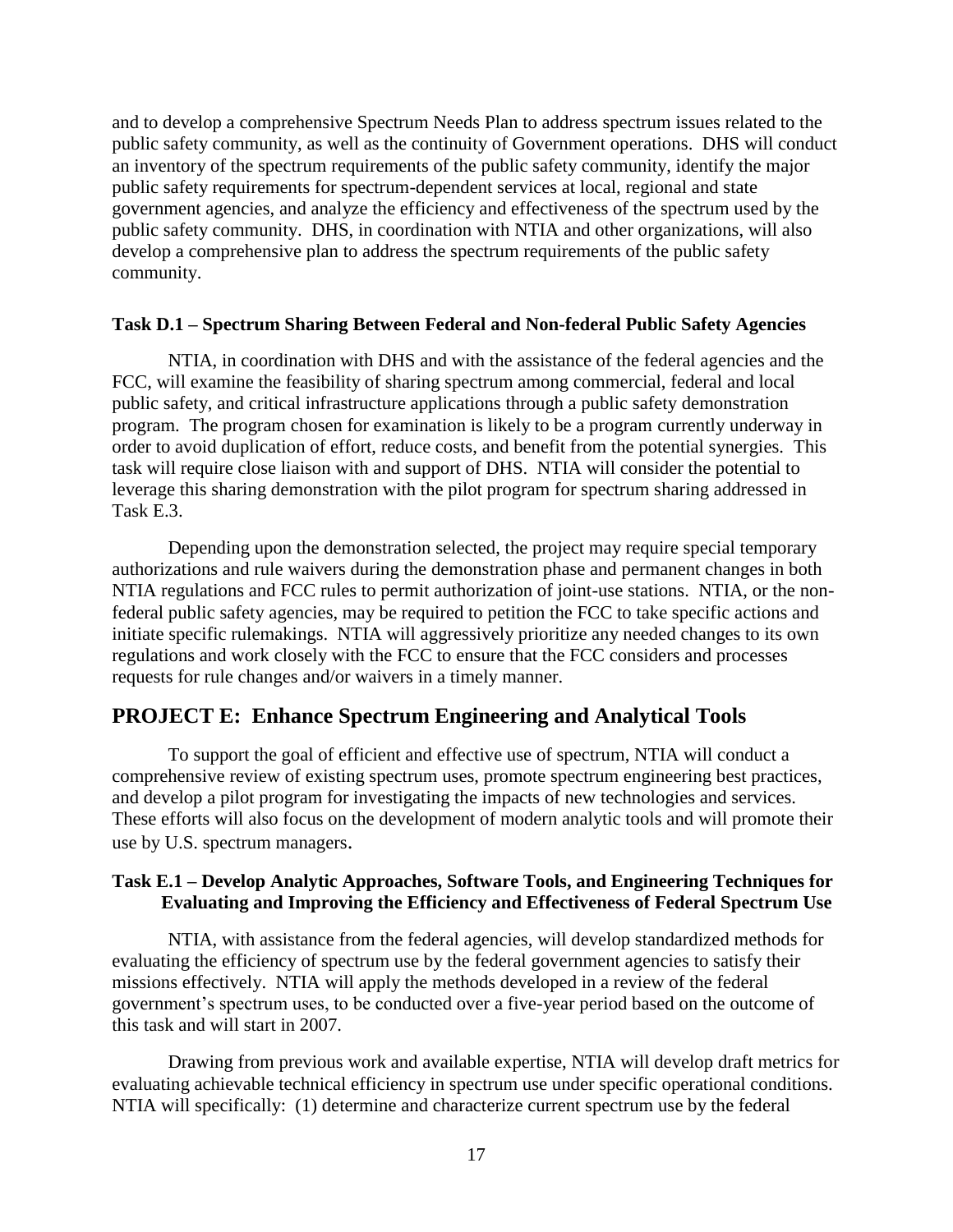government; (2) describe how the current approval process influences spectrum efficiency or effectiveness; and (3) propose potential improvements, including the use of new technologies, spectrum management practices, standards, or policies that affect efficiency.

#### **Task E.2 – Develop and Promote Recognition in the Spectrum Management Community for Best Practices in Spectrum Engineering**

NTIA will produce a handbook documenting the best practices in spectrum engineering for use by regulators, technology developers, manufacturers, and service providers. This "Best Practices Handbook" (BPH) will bring together a common set of approaches for conducting engineering analyses and will develop a common set of criteria for performing technical studies to evaluate emerging technologies. NTIA will solicit comments from the public, and once finalized, may adopt sections into the NTIA Manual as appropriate. The BPH is intended to guide the technical discourse on policy issues involving the potential interference impact of one system or technology on another, rather than be prescriptive or programmatic.

#### **Task E.3 – Conduct a Pilot Program to Evaluate Approaches and Techniques to Increase Spectrum Sharing Between Federal and Non-federal Spectrum Users**

Report 1 called for the development of a plan to increase sharing and establish a pilot program within two years in which NTIA and the FCC would each identify approximately 10 MHz of spectrum as a test bed for shared federal and non-federal use from bands allocated either on an exclusive or shared basis. The test bed will provide a means for evaluating emerging technologies and expanded services as well as provide opportunities to develop processes for intra-government cooperation and spectrum sharing in other contexts.

Building on NTIA experiences with Ultrawideband, BPL, and 5 GHz, NTIA will work with the FCC and other relevant federal agencies to identify candidate bands for use in the pilot program. As part of the test bed activities, NTIA will develop objectives, rules, guidelines, and responsibilities needed for the cooperative effort among government agencies and with the private sector. NTIA will evaluate the success of these efforts and suggest new policies and procedures to govern the future structure and execution of coordinated sharing activities among NTIA, the FCC, and other interested parties.

Except for initial start-up planning, NTIA will operate the pilot spectrum test bed through use of one or more interagency agreements or cooperative research agreements undertaken by NTIA's Institute for Telecommunication Sciences (ITS) and other federal laboratories. NTIA will complete the pilot program by June 2006 and will provide results and recommendations of the pilot program by September 2008.

#### **Task E.4 – Develop and Promote the Use of Modern Analytic Tools for Spectrum Engineering**

NTIA will provide federal and non-federal spectrum managers with modern analytic tools to manage the spectrum efficiently and effectively. New analytic and procedural methodologies developed and included in the BPH will serve as the technical basis for more advanced tools in the future.

NTIA, with the assistance of the federal agencies and the FCC, will develop and maintain a comprehensive chart of all activities regarding ongoing spectrum engineering and analysis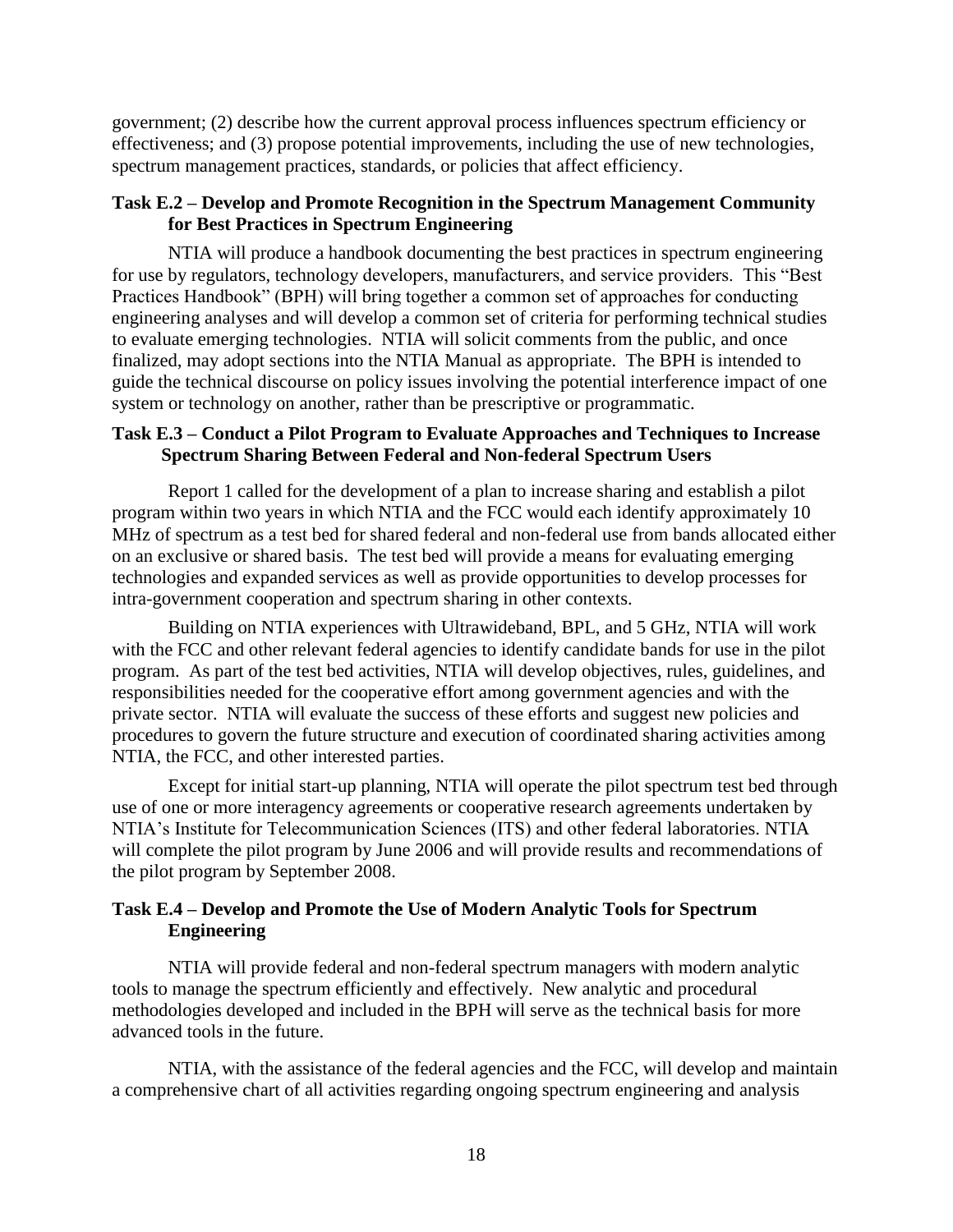model development at NTIA. These activities include making information available to federal agencies regarding the availability of adequate documentation and testing, making information available to federal agencies on the purchase of commercial products, when appropriate, dealing with spectrum engineering and analysis, and developing and maintaining a comprehensive summary of known capabilities addressing spectrum engineering from multiple government and commercial sources.

### **PROJECT F: Promote Efficient and Effective Use of Spectrum**

Report 1 stressed that agencies should implement policies and procedures to evaluate their proposed needs for use of the spectrum before seeking spectrum certification from NTIA for new or improved radio systems, considering approaches that may use less spectrum or commercial services to meet their requirements. NTIA will develop a standard format for agencies to summarize these analyses, and review these analyses within its certification of spectrum support processes.

#### **Task F.1 – Improve the Technical Planning Process**

NTIA will work with federal agencies to develop a standard format for summarizing the analyses and assessments performed by the federal agencies to support the selection of spectrum dependent systems (and consider the use of commercial services, when appropriate), and a process for reviewing these analyses.

### **PROJECT G: Improve Planning and Promote Use of Market-Based Economic Mechanisms in Spectrum Management**

NTIA will promote improved long-term spectrum planning and increase the use of market-based economic mechanisms in spectrum management. NTIA will improve the federal government's long-range spectrum planning processes, support agencies' efforts to better consider the economic value of spectrum in major spectrum-dependent investments, and develop a plan to identify and implement incentives to improve the efficiency of both government and private sector spectrum use.

#### **Task G.1 – Improve the Processes for Federal Agencies' Spectrum Planning and Produce a National Spectrum Plan**

NTIA will assist the federal agencies in developing strategic spectrum plans and consolidate these plans into a National Strategic Spectrum Plan. NTIA will request each federal agency to define its projected requirements for access to the spectrum and to update those requirements biennially. NTIA will incorporate into this Plan information from the National Public Safety Spectrum Needs Plan to be prepared under this initiative by DHS. NTIA will also encourage state, regional, and local government agencies to synthesize long-range planning processes into a Non-Federal Government Strategic Spectrum Plan, which would also provide input into the National Strategic Spectrum Plan. NTIA will also invite the FCC to provide information concerning future requirements of non-federal government spectrum users for incorporation into the National Strategic Spectrum Plan.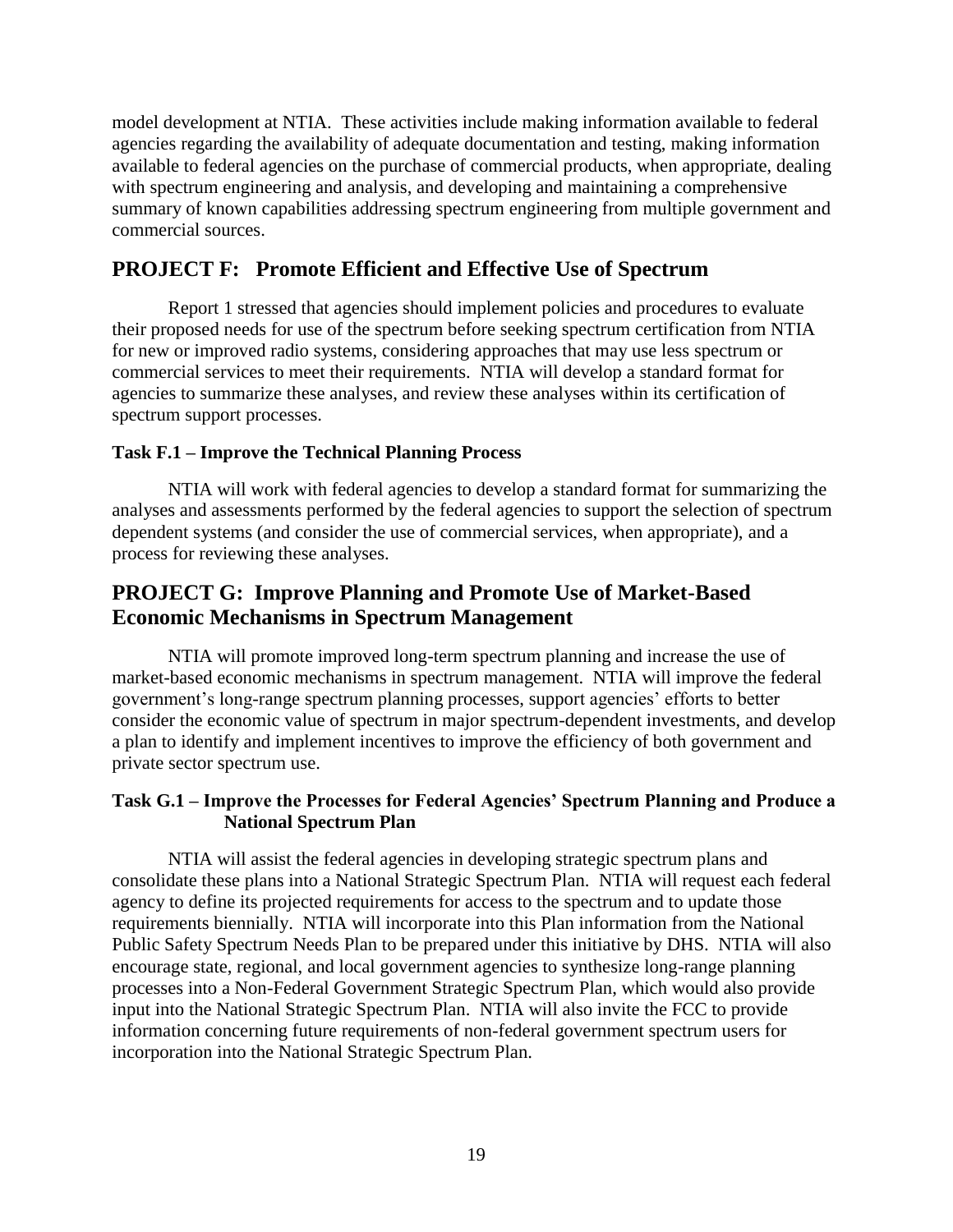NTIA will provide guidance to the agencies, including a template defining the nature, scope, content, and format for the information on spectrum requirements that the agencies will supply to NTIA. NTIA will convene a series of meetings, in coordination with federal agency spectrum managers, to develop a common structure for the various spectrum plans that the federal agencies will prepare. By November 2005, NTIA will determine, in coordination with the FCC, the agencies' current spectrum requirements, the form and content of this information, and the nature and scope of the agencies' current long range planning processes and any additional spectrum requirements.

#### **Task G.2 – Improve Federal Agencies' Processes and Procedures to Better Consider the Economic Value of Spectrum When Investing in Spectrum-Dependent Systems**

Report 1 recommended that OMB and NTIA explore improved procedures for agencies to use in considering the value of spectrum when planning investments in major spectrumdependent systems. As directed by the President's November 30 Executive Memorandum, OMB issued guidance to federal agencies and directed them to consider the value of spectrum in developing their fiscal year 2007 budget requests for spectrum-dependent systems. Today, the federal agencies use a variety of approaches in budget planning for proposed investments in wireless systems, which may not consider the value of spectrum in comparing different investments. NTIA, in coordination with the federal agencies and OMB, will review the federal budget processes currently used at agencies to plan for proposed investments in wireless systems, and develop recommendations for considering the economic value of spectrum.

#### **Task G.3 – Develop a Plan to Identify and Implement Incentives for Improving Efficiency in Federal Agencies' Spectrum Use**

NTIA will develop a plan for identifying and implementing incentives that promote more efficient use of spectrum, while protecting national and homeland security, critical infrastructure, and government services. NTIA will examine economic models to determine spectrum value. Recognizing that market-based incentives may not be appropriate for all federal radio services and in all bands, NTIA will recommend applying these incentives only in appropriate situations. NTIA will review current and alternative incentives, including the appropriateness of incentives used for private sector services and the fees currently assessed to federal agencies.

As part of this study, NTIA will consider, in consultation with the federal agencies: (1) user fees for government spectrum use, methodologies for setting fees for specific spectrum uses, and their effect on efficiency; (2) incentives allowing agencies to benefit from reducing or eliminating spectrum use; (3) options for giving agencies greater flexibility in managing their frequency assignments, including shared use and trading among federal and non-federal users; (4) incentives for use of more spectrally efficient systems; (5) possible models and methods for assigning monetary value to given portions of the spectrum; (6) incentives for agencies willing to be "first buyers" or anchor tenants for commercial services or technologies that result in decreased reliance on spectrum; and (7) legislation necessary for implementing incentives as appropriate.

NTIA will hold one or more public seminars involving government spectrum users, economists, academic professionals, and others to evaluate the advantages and disadvantages of particular incentives. NTIA will incorporate its findings into the Plan and will report on progress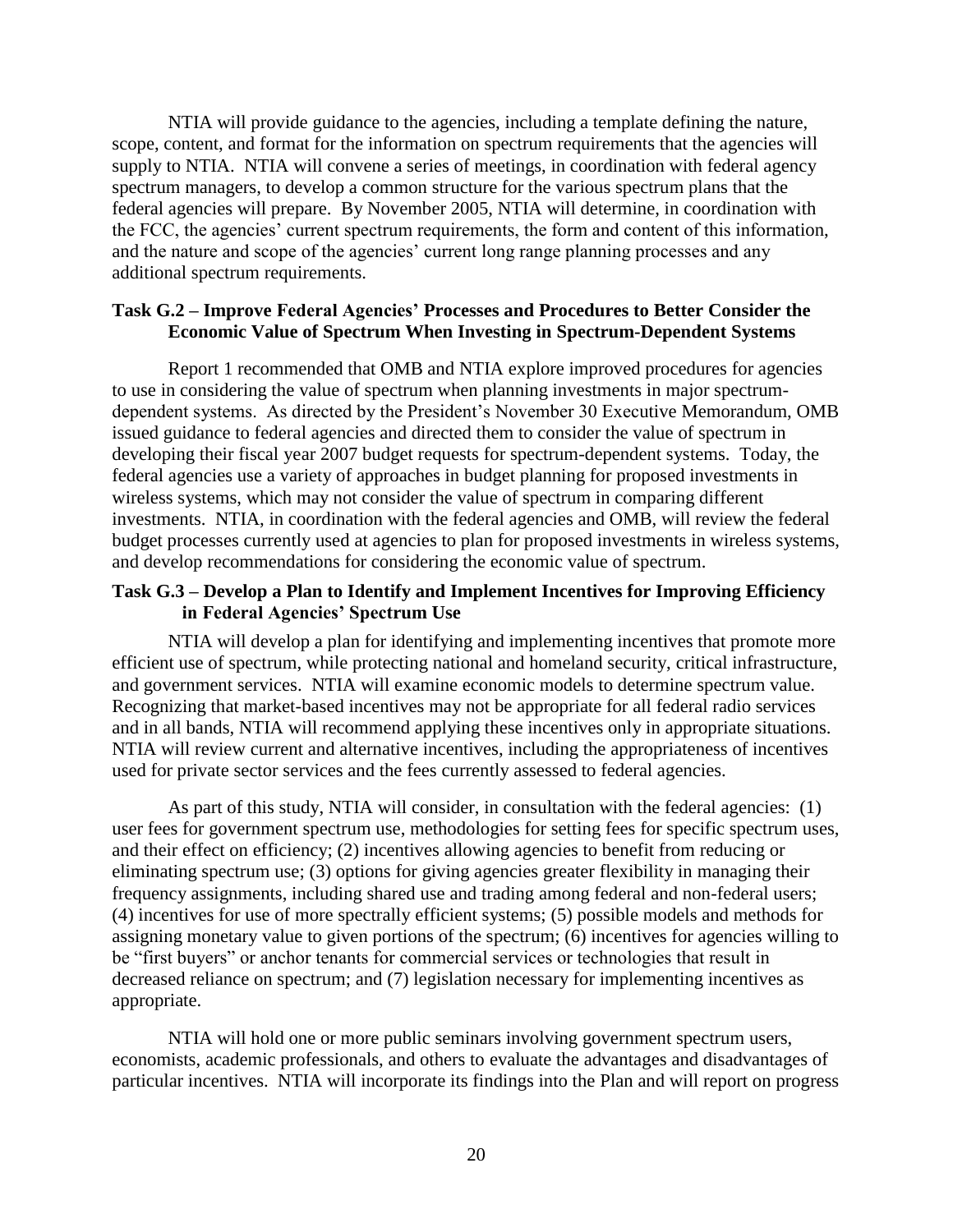in identifying appropriate incentives in the annual reports submitted to the President, recommending legislative proposals as appropriate.

#### **Task G.4 – Promote the Implementation of a Wide Range of Incentives to Improve the Efficiencies of Both Government and Private Sector Spectrum Use**

The FCC has adopted economic mechanisms of various types in recent years, such as competitive bidding, increased license flexibility, and some use of secondary markets. These tools, when applied appropriately, promote efficient and effective allocation of spectrum. The Administration has proposed legislation to provide the FCC the authority to extend permanent auction authority and establish market-based incentives, such as user fees on unauctioned commercial spectrum. The Administration has also proposed establishment of fees on analog television spectrum licenses held after the December 31, 2006 deadline for transition to digital broadcasting, to encourage broadcasters to return spectrum in a timely fashion. NTIA will work with the Congress, the FCC, and other Administration agencies to advance legislation for the efficient use of spectrum.

Report 2 also stated that the Administration should continue its support of legislation to establish a spectrum relocation fund to streamline the process for reimbursing government spectrum users to facilitate their relocation to comparable spectrum. The Commercial Spectrum Enhancement Act (Act) was enacted on December 23, 2004. The Act provides a mechanism for reimbursing federal agencies from auction proceeds for the costs of relocating their operations to other frequencies, allowing greater certainty for federal agencies and those seeking to provide advanced wireless services in these bands. NTIA is working with the FCC and other federal agencies to implement the Act by developing relocation cost estimates and a schedule for relocation of 45 MHz of federal spectrum – half of the 90 MHz for advanced wireless services slated for auction in mid-2006.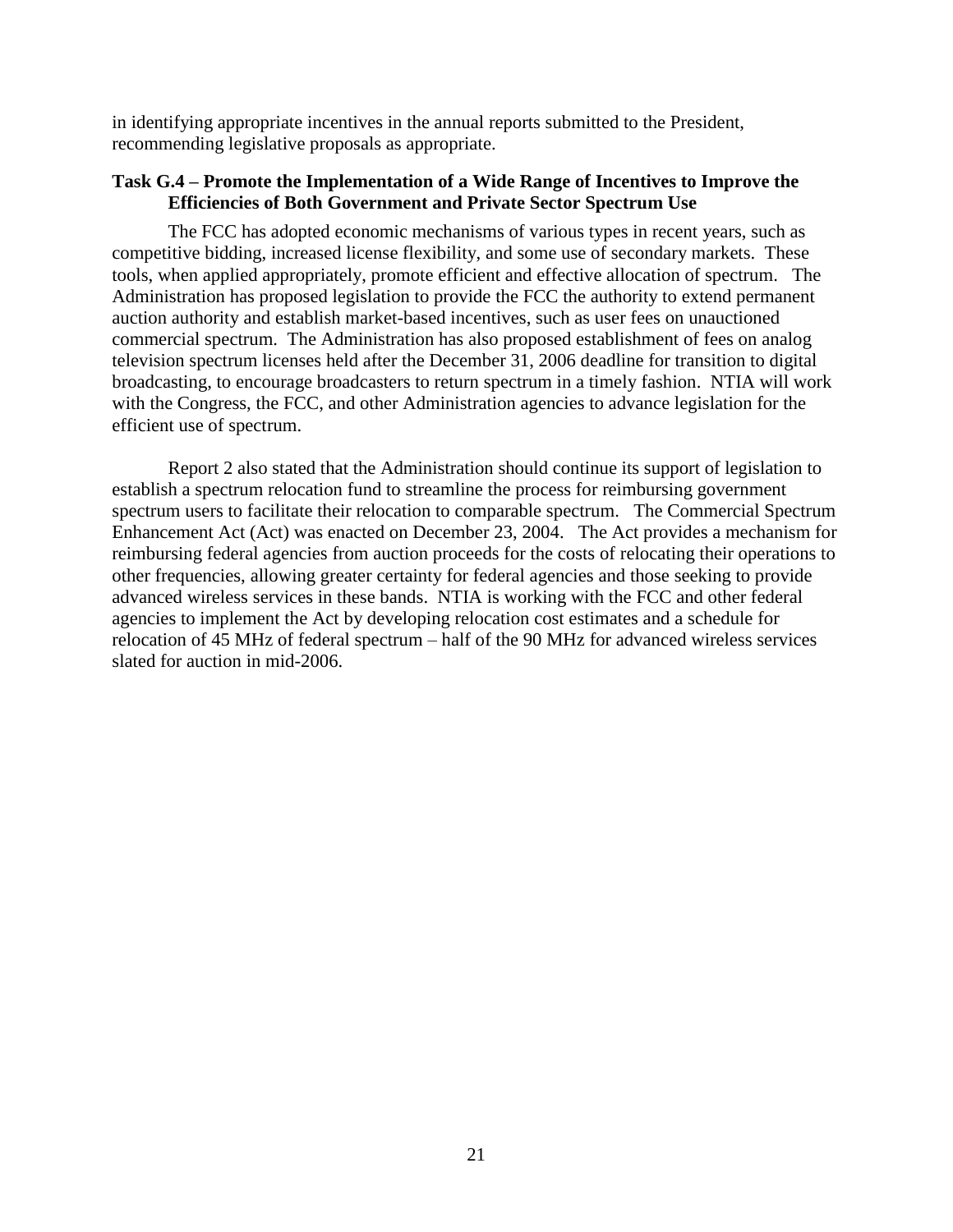## *Appendix 1*

# **Overview of Key Deliverables and Target Dates**

**Project A:** Improve Stakeholder Participation and Maintain High Qualifications of Spectrum Managers

| A.1. Establish a Commerce Spectrum Management Advisory<br>Committee                                                                                                                                                                                  | <b>Chartered in</b><br><b>May, 2005</b>                                                                                                         |
|------------------------------------------------------------------------------------------------------------------------------------------------------------------------------------------------------------------------------------------------------|-------------------------------------------------------------------------------------------------------------------------------------------------|
| A.2. Establish a High Level Interagency Advisory Group -- Policy and<br>Plans Steering Group (PPSG)                                                                                                                                                  | <b>Established</b><br><b>January 2005</b>                                                                                                       |
| A.3. Resolve Inter-governmental Spectrum Disputes Through the<br>Existing White House Policy Coordinating Committee (PCC) Process<br>and Revise the NTIA/FCC MOU to Provide an Additional Minimum<br>15 Business Days to Accommodate the PCC Process | <b>PCC</b> is on-<br>Going; with<br>respect to the<br><b>MOU, NTIA to</b><br>submit proposed<br>language to the<br><b>FCC</b> by March<br>2006. |
| A.4. Expand the Role of the FCC Defense Commissioner.                                                                                                                                                                                                | <b>NTIA</b> to submit<br>proposed<br>language to the<br><b>FCC</b> by March<br>2006                                                             |
| <b>A.5.</b> Promote a Career Development Program and Spectrum<br><b>Management Training</b>                                                                                                                                                          | To be completed<br>by September<br>2007                                                                                                         |
| $\sim$ $\sim$ $\sim$ $\sim$ $\sim$ $\sim$<br>$\blacksquare$                                                                                                                                                                                          |                                                                                                                                                 |

### **Project B:** Reduce International Barriers to U.S. Innovations in Technologies and Services

| <b>B.1.</b> Improve U.S. Preparations for World Radiocommunication<br>Conferences (WRCs)                                                                                                                                                                                             | <b>Issued report</b><br><b>May 2005</b>                         |
|--------------------------------------------------------------------------------------------------------------------------------------------------------------------------------------------------------------------------------------------------------------------------------------|-----------------------------------------------------------------|
| <b>B.2.</b> Improve International Spectrum Management Policies and<br><b>Regulatory Environment</b>                                                                                                                                                                                  | <b>Recommendations</b><br>to be provided by<br><b>June 2006</b> |
| $\mathbf{D}_{\text{non-1}}$ $\mathbf{C}_{\text{in}}$ $\mathbf{M}_{\text{non-1}}$ $\mathbf{L}_{\text{non-1}}$ $\mathbf{C}_{\text{non-1}}$ $\mathbf{M}_{\text{non-1}}$ $\mathbf{M}_{\text{non-1}}$ $\mathbf{D}_{\text{non-1}}$ $\mathbf{D}_{\text{non-1}}$ $\mathbf{D}_{\text{non-1}}$ |                                                                 |

### **Project C:** Modernize Federal Spectrum Management Processes with Advanced Information Technology

| <b>C.1.</b> Implement Advanced Information Management Systems | Is on-going |
|---------------------------------------------------------------|-------------|
|---------------------------------------------------------------|-------------|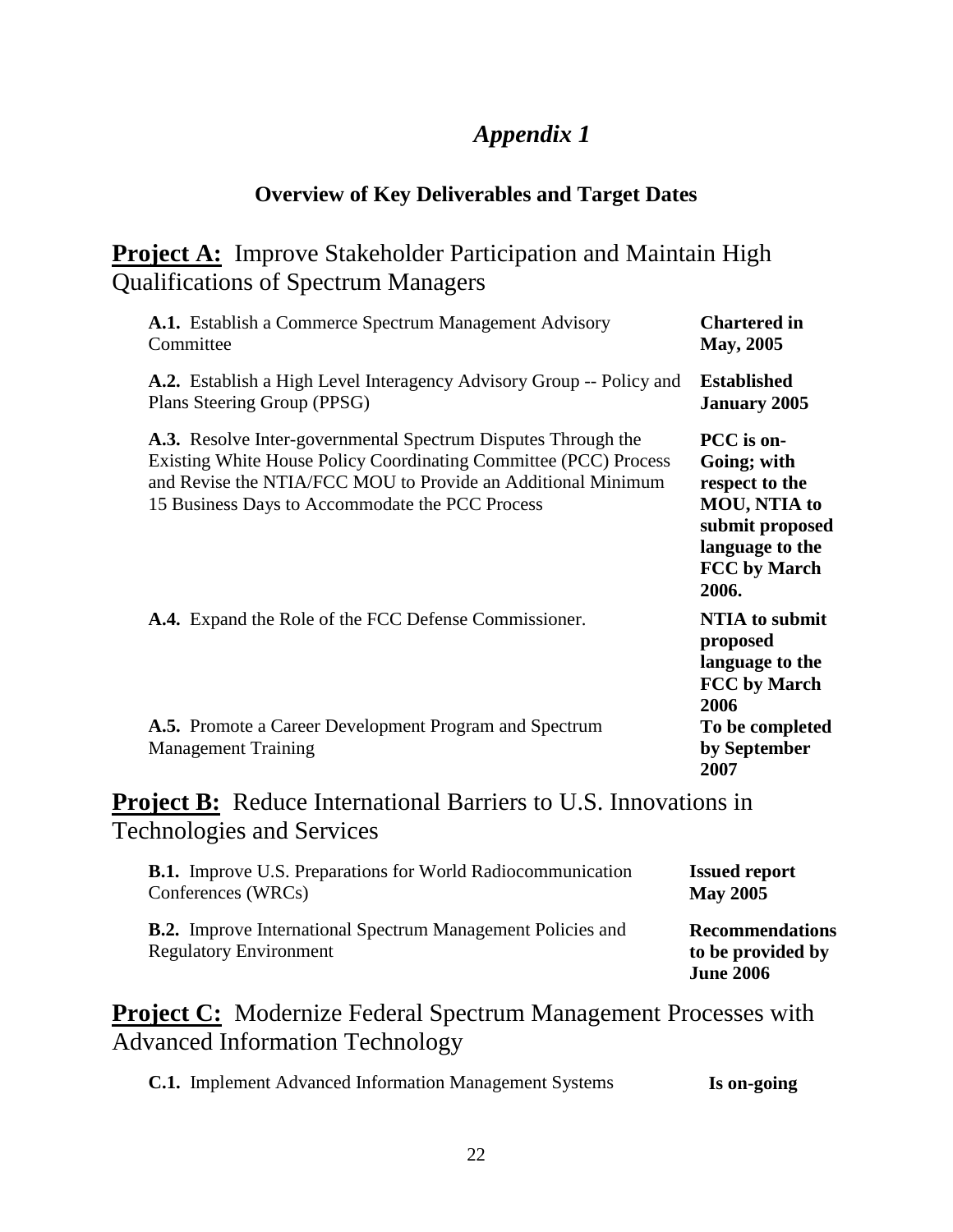# **Project D:** Satisfy Public Safety Communication Needs and Ensure Interoperability

| <b>D.1.</b> Spectrum Sharing between Federal and Non-federal Public Safety To be completed |             |
|--------------------------------------------------------------------------------------------|-------------|
| Agencies                                                                                   | by December |
|                                                                                            | 2006        |

# **Project E:** Enhance Spectrum Engineering and Analytical Tools

| <b>E.1.</b> Develop Analytic Approaches, Software Tools, and Engineering<br>Techniques for Evaluating and Improving the Efficiency and<br><b>Effectiveness of Federal Spectrum Use</b> | To be completed<br>by September<br>2007                                                                                                                                     |
|----------------------------------------------------------------------------------------------------------------------------------------------------------------------------------------|-----------------------------------------------------------------------------------------------------------------------------------------------------------------------------|
| <b>E.2.</b> Develop and Promote Recognition in the Spectrum Management<br>Community for Best Practices in Spectrum Engineering                                                         | To be completed<br>by November<br>2007                                                                                                                                      |
| <b>E.3.</b> Conduct a Pilot Program to Evaluate Approaches and<br>Techniques to Increase Spectrum Sharing Between Federal and Non-<br>federal Spectrum Users                           | <b>Pilot Program to</b><br>be completed by<br><b>June 2006.</b><br><b>Results and</b><br>recommendations<br>of Pilot Program<br>are to be<br>completed by<br>September 2008 |
| <b>E.4.</b> Develop and Promote the Use of Modern Analytic Tools for<br>Spectrum Engineering                                                                                           | Is on-going                                                                                                                                                                 |

# **Project F:** Promote Efficient and Effective Use of Spectrum

| <b>F.1.</b> Improve the Technical Planning Process<br>To be completed<br>by December<br>2006 |
|----------------------------------------------------------------------------------------------|
|----------------------------------------------------------------------------------------------|

# **Project G:** Improve Long-term Planning and Promote Use of Market-Based Economic Mechanisms in Spectrum Management

| <b>G.1.</b> Improve the Processes for Federal Agencies' Spectrum Planning<br>and Produce a National Spectrum Plan<br>G.2. Improve Federal Agencies' Processes and Procedures to Better | Federal<br><b>Strategic</b><br><b>Spectrum Plan</b><br>to be completed<br>by May 2006;<br><b>National</b><br><b>Spectrum Plan</b><br>to be completed<br>by December<br>2007<br><b>OMB</b> portion |
|----------------------------------------------------------------------------------------------------------------------------------------------------------------------------------------|---------------------------------------------------------------------------------------------------------------------------------------------------------------------------------------------------|
|----------------------------------------------------------------------------------------------------------------------------------------------------------------------------------------|---------------------------------------------------------------------------------------------------------------------------------------------------------------------------------------------------|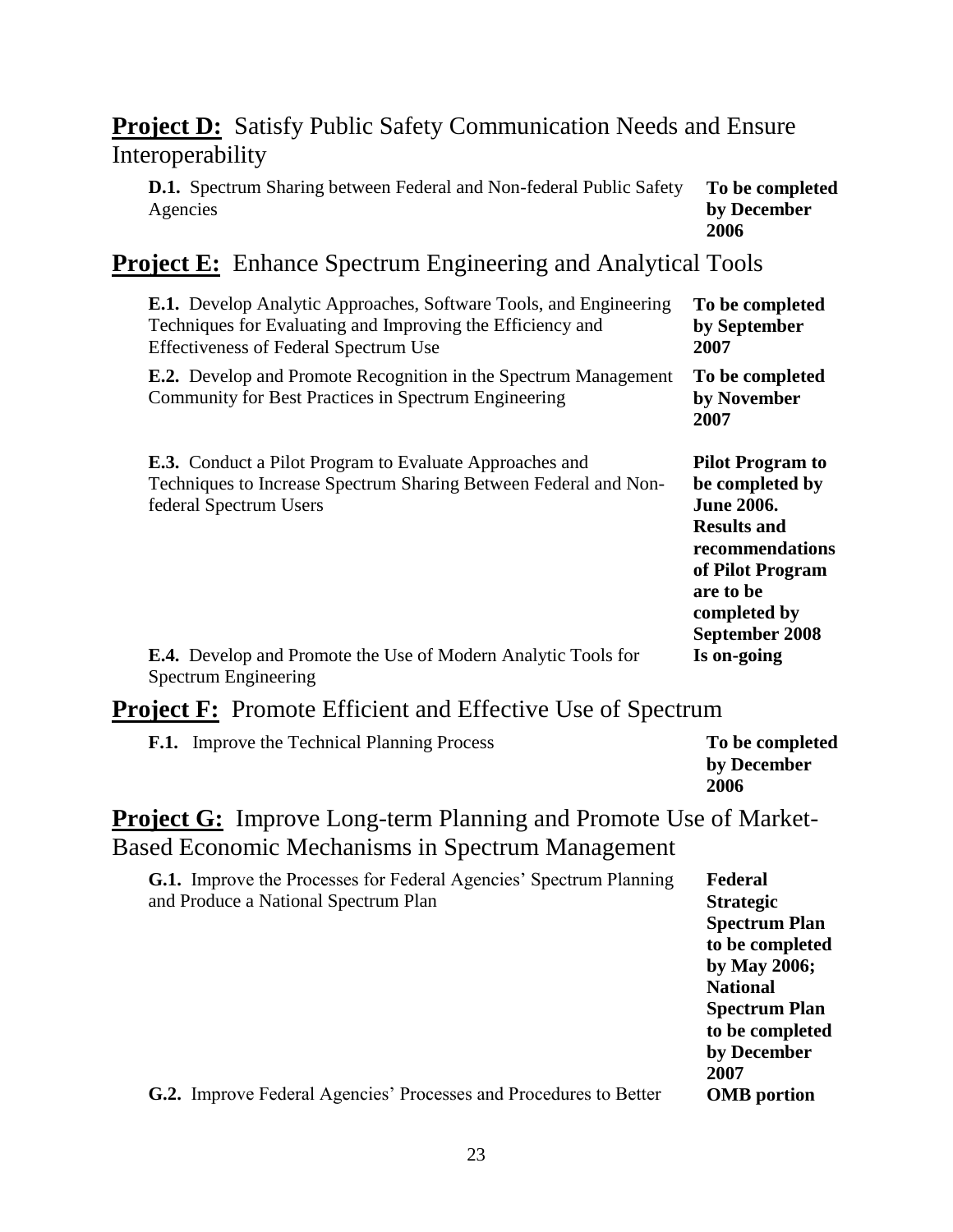| Consider the Economic Value of Spectrum When Investing in               | completed at the     |
|-------------------------------------------------------------------------|----------------------|
| Spectrum-Dependent Systems                                              | end of               |
|                                                                         | <b>November 2004</b> |
| <b>G.3.</b> Develop a Plan to Identify and Implement Incentives for     | To be completed      |
| Improving Efficiency in Federal Agencies' Spectrum Use                  | by November          |
|                                                                         | 2005                 |
| <b>G.4.</b> Promote the Implementation of a Wide Range of Incentives to | Is on-going          |
| Improve the Efficiencies of Both Government and Private Sector          |                      |
| Spectrum Use                                                            |                      |

# **Annual Reports**

As directed by the President's Executive Memorandum of May 30, 2005, in November 2005 and every year thereafter the Secretary of Commerce will submit a report to the President describing the progress in implementing the recommendations of the reports submitted in June 2004.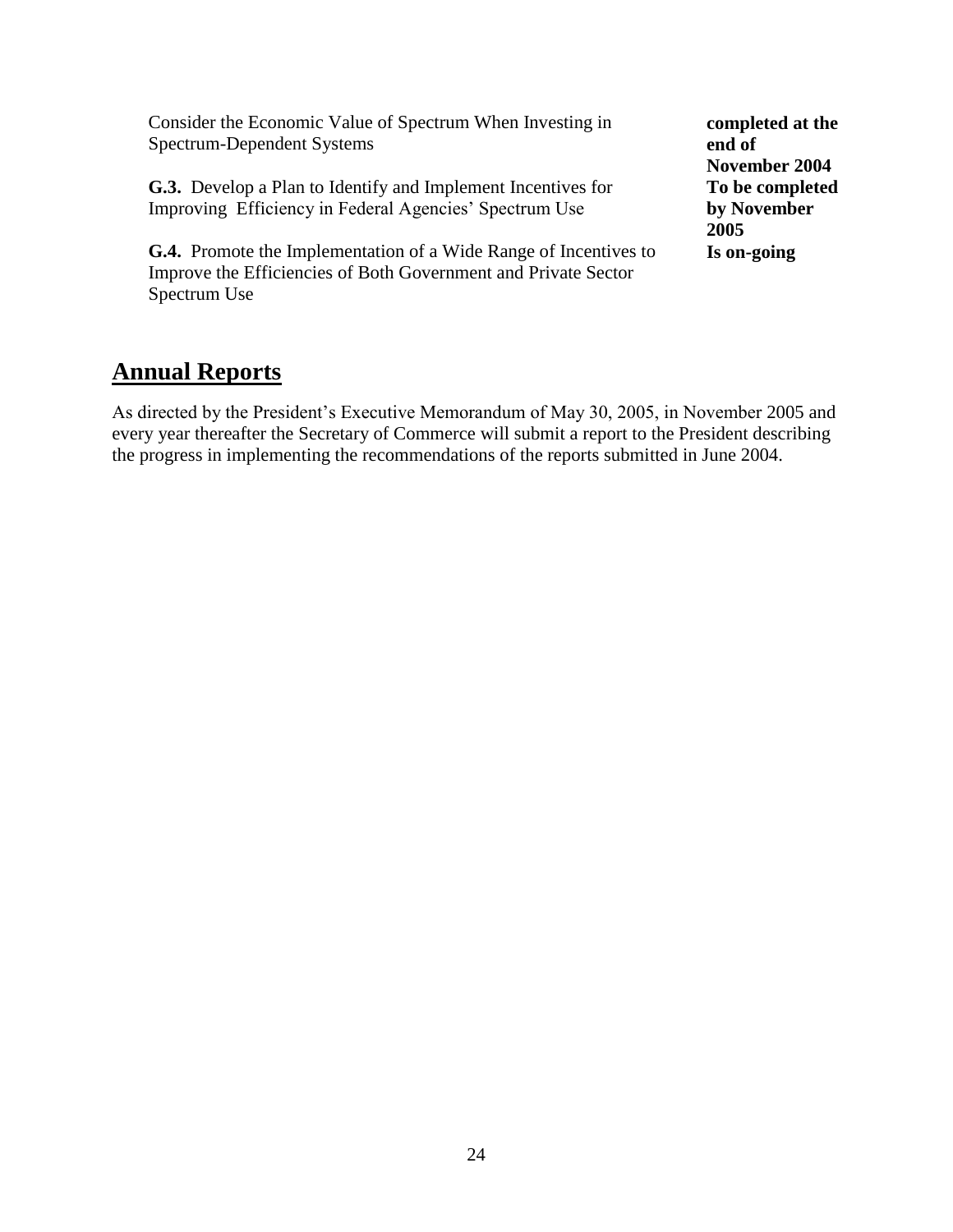# *Appendix 2*

<sup>f</sup>it*e House* President George W. Bush

For Immediate Release Office of the Press Secretary June 5, 2003

#### **Presidential Memo on Spectrum Policy**

Memorandum for the Heads of Executive Departments and Agencies Subject: Spectrum Policy for the 21st Century

The radio frequency spectrum is a vital and limited national resource. Spectrum contributes to significant technological innovation, job creation, and economic growth, and it enables military operations, communications among first responders to natural disasters and terrorist attacks, and scientific discovery.

Recent years have witnessed an explosion of spectrum-based technologies and uses of wireless voice and data communications systems by businesses, consumers, and Government. Today there are over 140 million wireless phone customers and, increasingly, businesses and consumers are installing systems that use unlicensed spectrum to allow wireless data, called Wireless Fidelity (WiFi), on their premises. The Federal Government makes extensive use of spectrum for radars, communications, geolocation/navigation, space operations, and other national and homeland security needs. We must unlock the economic value and entrepreneurial potential of U.S. spectrum assets while ensuring that sufficient spectrum is available to support critical Government functions.

The existing legal and policy framework for spectrum management has not kept pace with the dramatic changes in technology and spectrum use. Under the existing framework, the Government generally reviews every change in spectrum use, a process that is often slow and inflexible, and can discourage the introduction of new technology. Some spectrum users, including Government agencies, maintain that the existing spectrum process is insufficiently responsive to the need to protect current critical uses.

My Administration is committed to promoting the development and implementation of a U.S. spectrum policy for the 21st century that will: (a) foster economic growth; (b) ensure our national and homeland security; (c) maintain U.S. global leadership in communications technology development and services; and (d) satisfy other vital U.S. needs in areas such as public safety, scientific research, Federal transportation infrastructure, and law enforcement. My Administration has already proposed several legislative changes or program initiatives to improve elements of the spectrum management process. These proposals would greatly enhance the Government's ability to efficiently manage spectrum. To further promote the development and implementation of a U.S. spectrum policy for the 21st century, I hereby direct the following:

Section 1. Establishment. There is established the "Spectrum Policy Initiative" (the "Initiative") that shall consist of activities to develop recommendations for improving spectrum management policies and procedures for the Federal Government and to address State, local, and private spectrum use. The Secretary of Commerce shall chair and direct the work of the Initiative. The Initiative shall consist of two courses of spectrum-related activity: (a) an interagency task force that is created by section 3 of this memorandum; and (b) a series of public meetings consistent with section 4 of this memorandum. The interagency task force and the public meetings shall be convened under the auspices of the Department of Commerce and used by the Department to develop spectrum management reform proposals.

Sec. 2. Mission and Goals. The Initiative shall undertake a comprehensive review of spectrum management policies (including any relevant recommendations and findings of the study conducted pursuant to section 214 of the E-Government Act of 2002) with the objective of identifying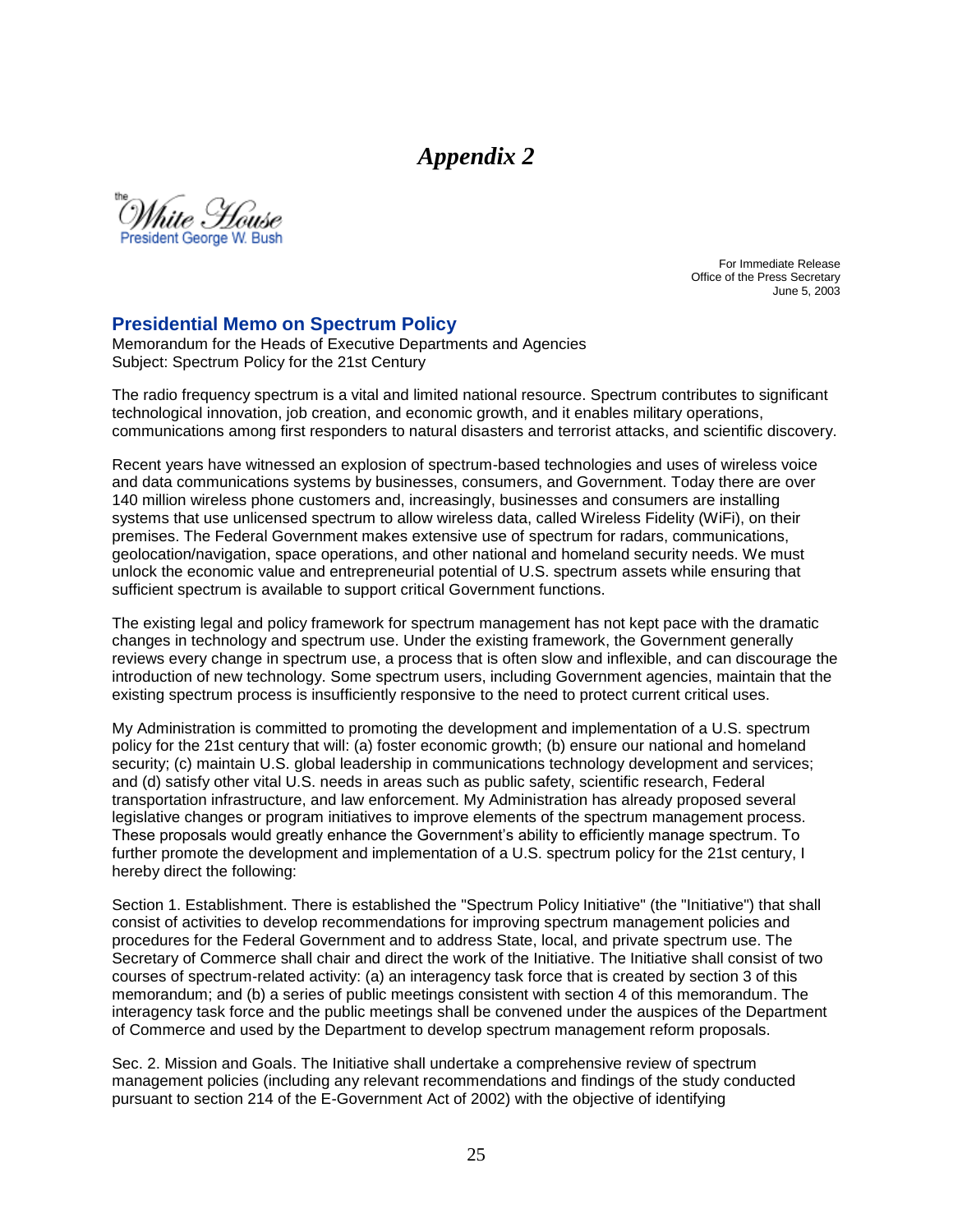recommendations for revising policies and procedures to promote more efficient and beneficial use of spectrum without harmful interference to critical incumbent users. The Department of Commerce shall prepare legislative and other recommendations to:

(a) facilitate a modernized and improved spectrum management system;

(b) facilitate policy changes to create incentives for more efficient and beneficial use of spectrum and to provide a higher degree of predictability and certainty in the spectrum management process as it applies to incumbent users;

(c) develop policy tools to streamline the deployment of new and expanded services and technologies, while preserving national security, homeland security, and public safety, and encouraging scientific research; and

(d) develop means to address the critical spectrum needs of national security, homeland security, public safety, Federal transportation infrastructure, and science.

Sec. 3. Federal Government Spectrum Task Force. There is hereby established the Federal Government Spectrum Task Force (the "Task Force") to focus on improving spectrum management policies and procedures to stimulate more efficient and beneficial use of Government spectrum. The Secretary of Commerce, or the Secretary's designee under this section, shall serve as Chairman of the Task Force.

(a) Membership of the Task Force. The Task Force shall consist exclusively of the heads of the executive branch departments, agencies, and offices listed below:

(1) the Department of State;

- (2) the Department of the Treasury;
- (3) the Department of Defense;
- (4) the Department of Justice;
- (5) the Department of the Interior;
- (6) the Department of Agriculture;
- (7) the Department of Commerce;
- (8) the Department of Transportation;
- (9) the Department of Energy;
- (10) the Department of Homeland Security;
- (11) the National Aeronautics and Space Administration;
- (12) the Office of Management and Budget;
- (13) the Office of Science and Technology Policy;

(14) such other executive branch departments, agencies, or offices as the Chairman of the Task Force may designate; and

(15) subject to the authority of the Director of the Office of Management and Budget, the Office of Project SAFECOM.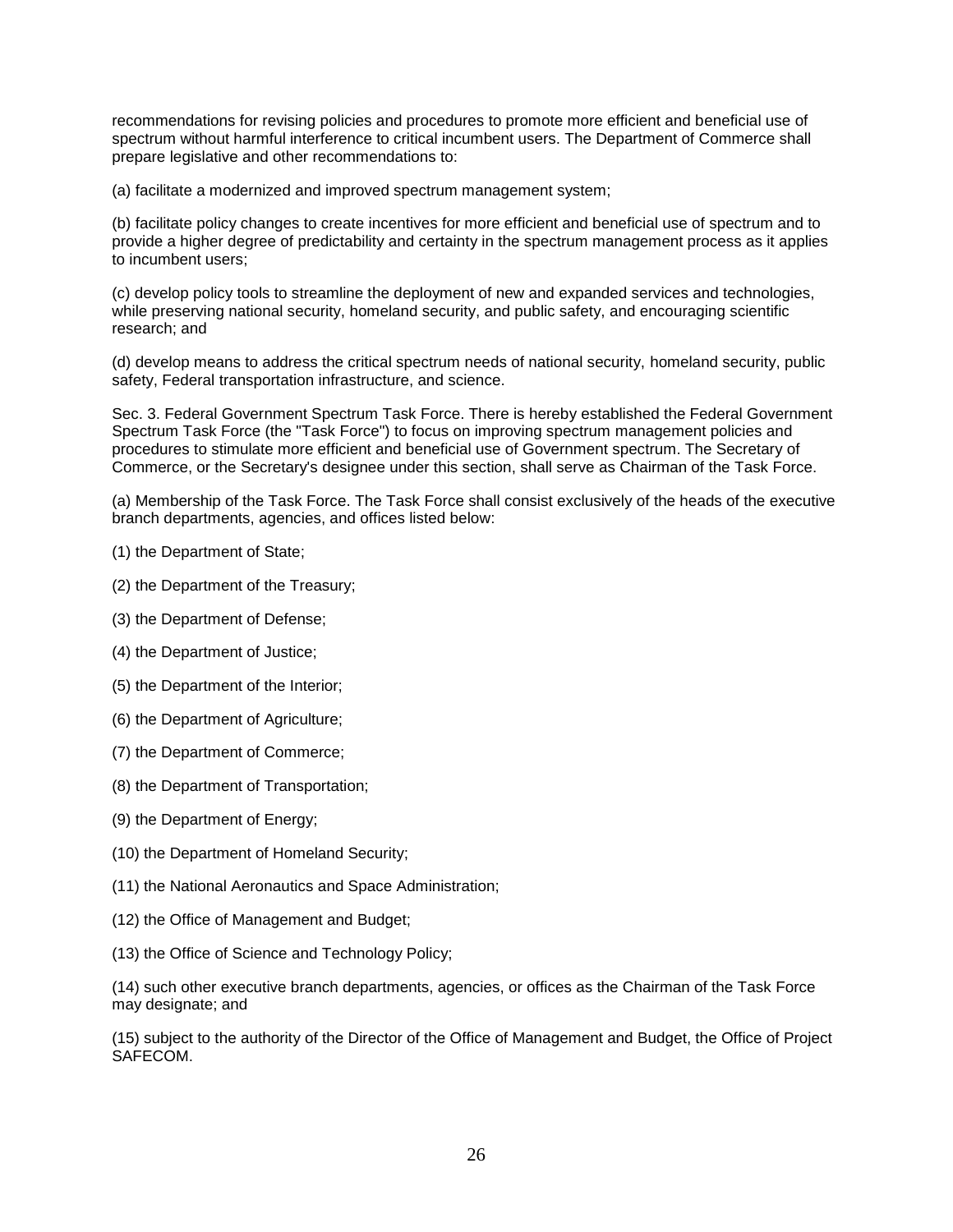A member of the Task Force may designate, to perform the Task Force functions of the member, any person who is a part of the member's department, agency, or office, and who is a full-time officer or employee of the Federal Government.

(b) Functions of the Task Force. The functions of the Task Force are advisory and shall include, but are not limited to, producing a detailed set of recommendations for improving spectrum management policies and procedures to stimulate more efficient and beneficial use of spectrum by the Federal Government. The recommendations shall be consistent with the objectives set out in section 2 of this memorandum. The Task Force may hold meetings to obtain information and advice concerning spectrum policy from individuals in a manner that seeks their individual advice and does not involve collective judgment or consensus advice or deliberation. At the direction of the Chairman, the Task Force may establish subgroups consisting exclusively of Task Force members or their designees under this section, as appropriate.

Sec. 4. Recommendations to Address State, Local, and Private Spectrum Use. Consistent with the objectives set out in section 2 of this memorandum, the Department of Commerce, separately from the Task Force process, shall, in accordance with applicable law, conduct public meetings that will assist with that Departments development of a detailed set of recommendations for improving policies and procedures for use of spectrum by State and local governments and the private sector, as well as the spectrum management process as a whole. These meetings will involve public events to provide an opportunity for the input of the communications industry and other interested parties. Participants may include spectrum users, wireless equipment vendors, financial and industry analysts, economists, technologists, and consumer groups. Interested Federal, State,

and local government agencies will be welcome to attend and participate. The Federal Communications Commission is also encouraged to participate in these activities and to provide input to the National Telecommunications and Information Administration at the Department of Commerce on these issues.

Sec. 5. Reports. The Secretary of Commerce, or the Secretary's designee, shall present to me, through the Assistant to the President for Economic Policy and Director of the National Economic Council and the Assistant to the President for National Security Affairs, in consultation with the Assistant to the President for Homeland Security, two separate reports no later than 1 year from the date of this memorandum, one of which shall contain recommendations developed under section 3 of this memorandum by the Task Force and the other containing recommendations developed under section 4.

Sec. 6. General Provisions.

(a) The heads of Federal Government departments and agencies shall assist the Chairman of the Task Force established by section 3 and provide information to the Task Force consistent with applicable law as may be necessary to carry out the functions of the Task Force. Each Federal department and agency shall bear its own expense for participating in the Task Force. To the extent permitted by law and within existing appropriations, the Department of Commerce shall provide funding and administrative support for the Task Force.

(b) Nothing in this memorandum shall be construed to impair or otherwise affect the functions of the Director of the Office of Management and Budget relating to budget, administrative, or legislative proposals.

Sec. 7. Judicial Review. This memorandum is intended only to improve the internal management of the Federal Government and is not intended to, and does not, create any right or benefit, substantive or procedural, enforceable at law or equity by a party against the United States, its departments, agencies, instrumentalities or entities, its officers or employees, or any other person. Sec. 8. Publication. The Secretary of Commerce is authorized and directed to publish this memorandum in the Federal Register.

GEORGE W. BUSH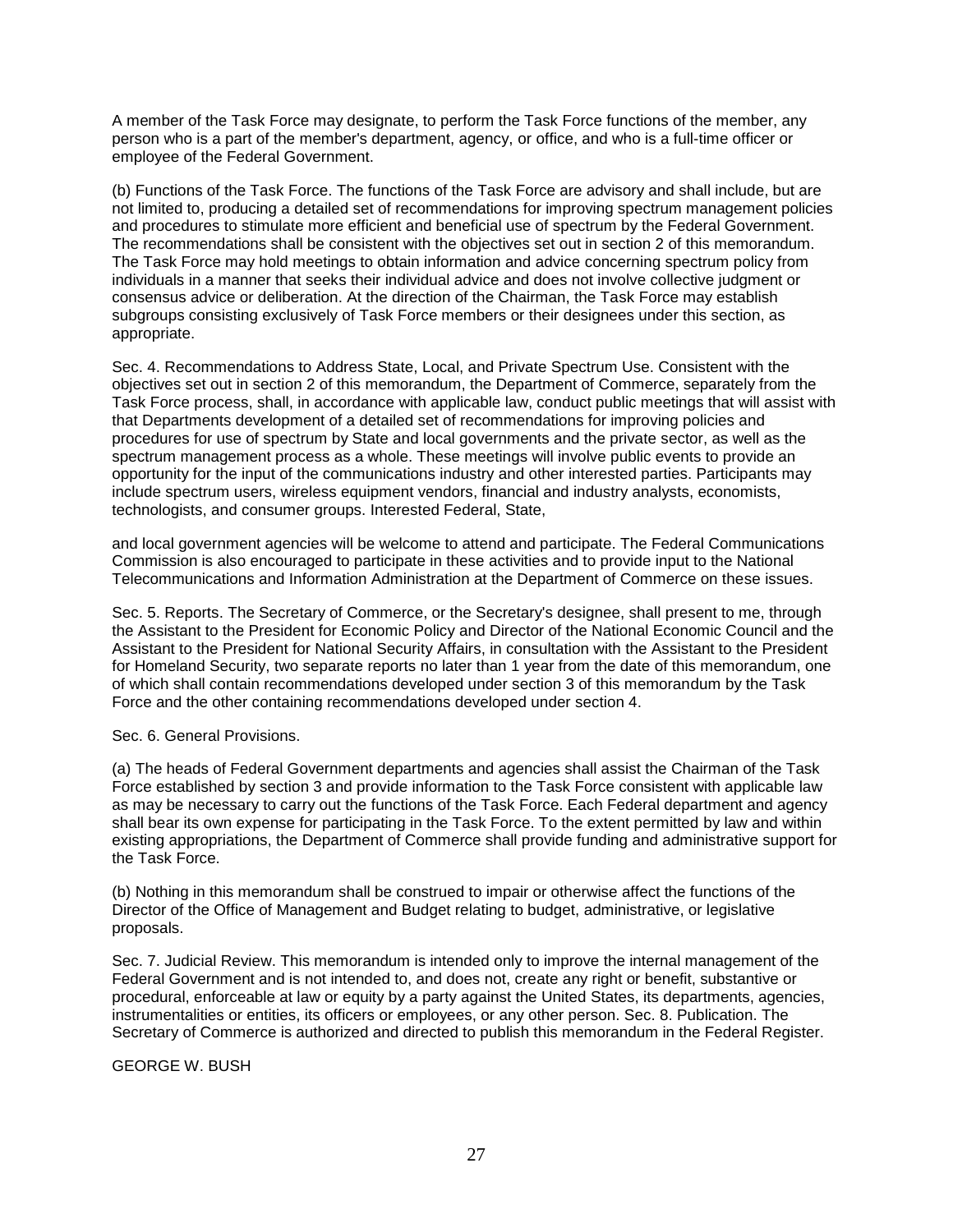# *Appendix 3*

President George W. Bush

For Immediate Release Office of the Press Secretary November 30, 2004

#### **Presidential Determination: Memorandum for the Heads of Executive Departments and Agencies**

MEMORANDUM FOR THE HEADS OF EXECUTIVE DEPARTMENTS AND AGENCIES

SUBJECT: Improving Spectrum Management for the 21st Century

In May 2003, I established the Spectrum Policy Initiative to promote the development and implementation of a U.S. spectrum management policy for the 21st century. This initiative will foster economic growth; promote our national and homeland security; maintain U.S. global leadership in communications technology; and satisfy other vital U.S. needs in areas such as public safety, scientific research, Federal transportation infrastructure, and law enforcement.

The existing legal and policy framework for spectrum management has not kept pace with the dramatic changes in technology and spectrum use. Under the existing framework, the Federal Government generally reviews every change in spectrum use. This process is often slow and inflexible and can discourage the introduction of new technologies. Some spectrum users, including Government agencies, have argued that the existing spectrum process is insufficiently responsive to the need to protect current critical uses.

As a result, I directed the Secretary of Commerce to prepare recommendations for improving spectrum management. The Secretary of Commerce then established a Federal Government Spectrum Task Force and initiated a series of public meetings to address improvements in policies affecting spectrum use by the Federal Government, State, and local governments, and the private sector. The recommendations resulting from these activities were included in a two-part series of reports released by the Secretary of Commerce in June 2004, under the title Spectrum Policy for the 21st Century - The Presidents Spectrum Policy Initiative (Reports).

Therefore, to the extent permitted by law and within existing appropriations, I hereby direct the heads of executive departments and agencies (agencies) to implement the recommendations in the Reports as follows:

Section 1. Office of Management and Budget.

Within 6 months of the date of this memorandum, the Office of Management and Budget (OMB) shall provide guidance to the agencies for improving capital planning and investment control procedures to better identify spectrum requirements and the costs of investments in spectrum-dependent programs and systems. Within 1 year of the date of this memorandum, agencies shall implement methods for improving capital planning and investment control procedures consistent with the OMB guidance, including making any modifications to agency capital planning procedures necessary to ensure greater consideration of more efficient and cost-effective spectrum use.

Section 2. Other Executive Departments and Agencies.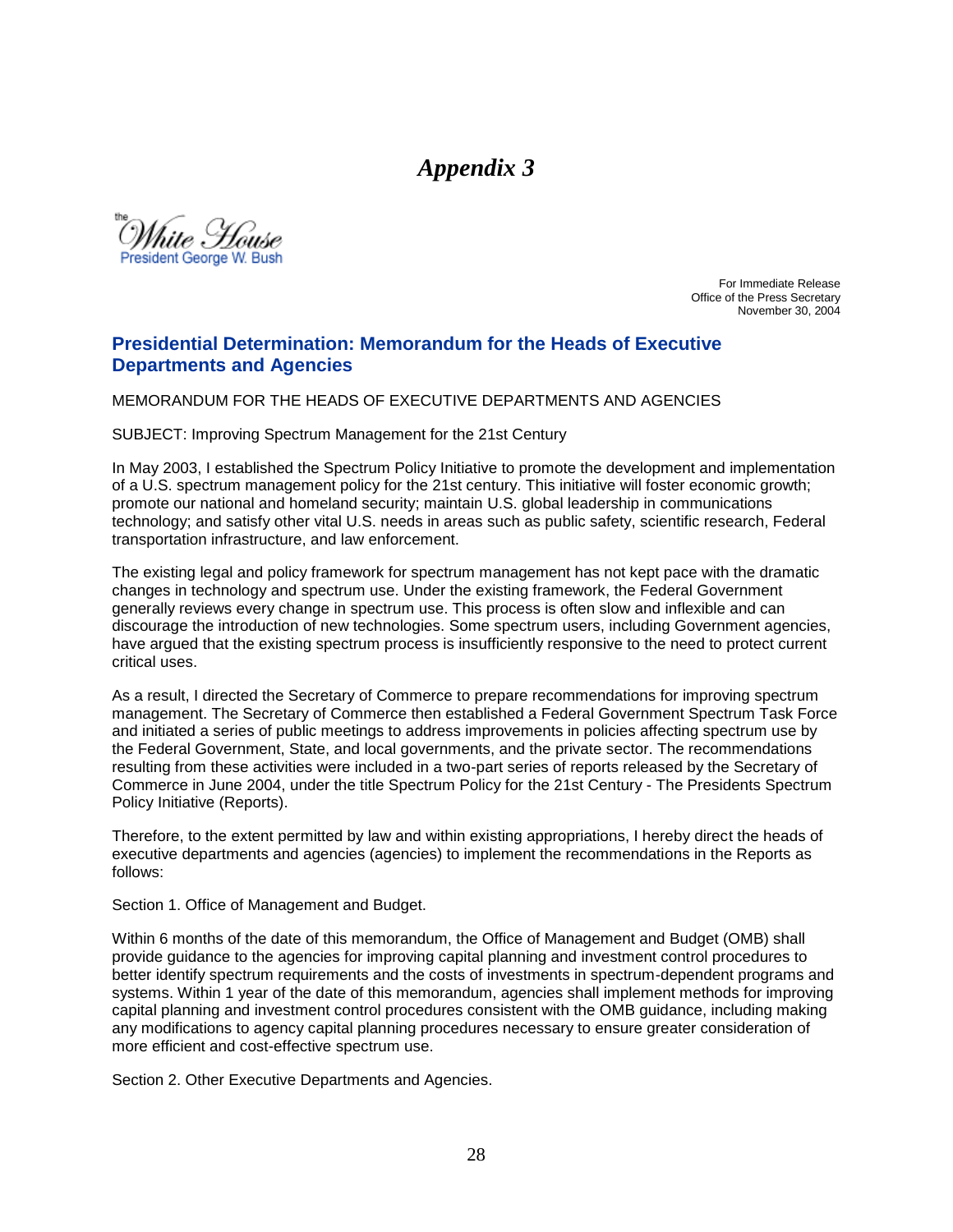(a) Within 1 year of the date of this memorandum, the heads of agencies selected by the Secretary of Commerce shall provide agency-specific strategic spectrum plans (agency plans) to the Secretary of Commerce that include: (1) spectrum requirements, including bandwidth and frequency location for future technologies or services; (2) the planned uses of new technologies or expanded services requiring spectrum over a period of time agreed to by the selected agencies; and (3) suggested spectrum efficient approaches to meeting identified spectrum requirements. The heads of agencies shall update their agency plans biennially. In addition, the heads of agencies will implement a formal process to evaluate their pro-posed needs for spectrum. Such process shall include an analysis and assessment of the options available to obtain the associated communications services that are most spectrum-efficient and the effective alternatives available to meet the agency mission requirements. Heads of agencies shall provide their analysis and assessment to the National Telecommunications and Information Administration (NTIA) for review when seeking spectrum certification from the NTIA.

(b) Within 6 months of the date of this memorandum, the Secretary of Homeland Security, in coordination with the Secretary of Commerce and, as appropriate, the Chairman of the Federal Communications Commission, and considering the views of representatives from: (1) the public safety community, (2) State, local, tribal, and regional governments; and (3) the private sector, shall identify public safety spectrum needs.

(c) Within 1 year of the date of this memorandum, the Secretary of Homeland Security, in consultation with the Secretary of Commerce, the Director of the Office of Science and Technology Policy, the Director of the Office of Management and Budget, the Attorney General, the Secretaries of State, Defense, Transportation, Agriculture, and the Interior, the heads of other appropriate agencies, and, as appropriate, the Chairman of the Federal Communications Commission, shall develop a comprehensive plan, the Spectrum Needs Plan, to address issues related to communication spectrum used by the public safety community, as well as the continuity of Government operations. The Spectrum Needs Plan shall be submitted to the President through the Assistant to the President for Homeland Security, in coordination with the Assistant to the President for Economic Policy and other relevant components of the Executive Office of the President.

Section 3. Department of Commerce.

(a) Within 6 months after receiving the agency plans developed in section 2(a) of this memorandum, the Secretary of Commerce shall integrate the agency plans and Spectrum Needs Plan, based upon a Department of Commerce framework, into a Federal Strategic Spectrum Plan and shall assist in the formulation of a National Strategic Spectrum Plan. The Secretary of Commerce, in consultation with the Chairman of the Federal Communications Commission, as appropriate, shall update the National Strategic Spectrum Plan on a biennial basis thereafter.

(b) Within 1 year of the date of this memorandum, the Secretary of Commerce, in coordination with other relevant Federal agencies identified by the Secretary, shall develop a plan for identifying and implementing incentives that promote more efficient and effective use of the spectrum while protecting national and homeland security, critical infrastructure, and Government services.

(c) Within 6 months of the date of this memorandum, the Secretary of Commerce shall establish a plan for the implementation of all other recommendations included in the Reports. Not more than 1 year from the date of this memorandum, the Secretary of Commerce shall provide to the President a report describing the progress on implementing the recommendations in the Reports. The report shall include a section prepared by the Secretary of Homeland Security that describes the progress made with respect to public safety spectrum issues. This report shall be updated on an annual basis, until completion of the actions required by this memorandum. The heads of agencies shall provide the Secretary of Commerce and the Secretary of Homeland Security with any assistance or information required in the preparation of the annual report.

(d) The plans in sections 3(a)-(c) and the annual report developed in section 3(c) of this memorandum shall be submitted to the President through the Assistant to the President for Economic Policy, in